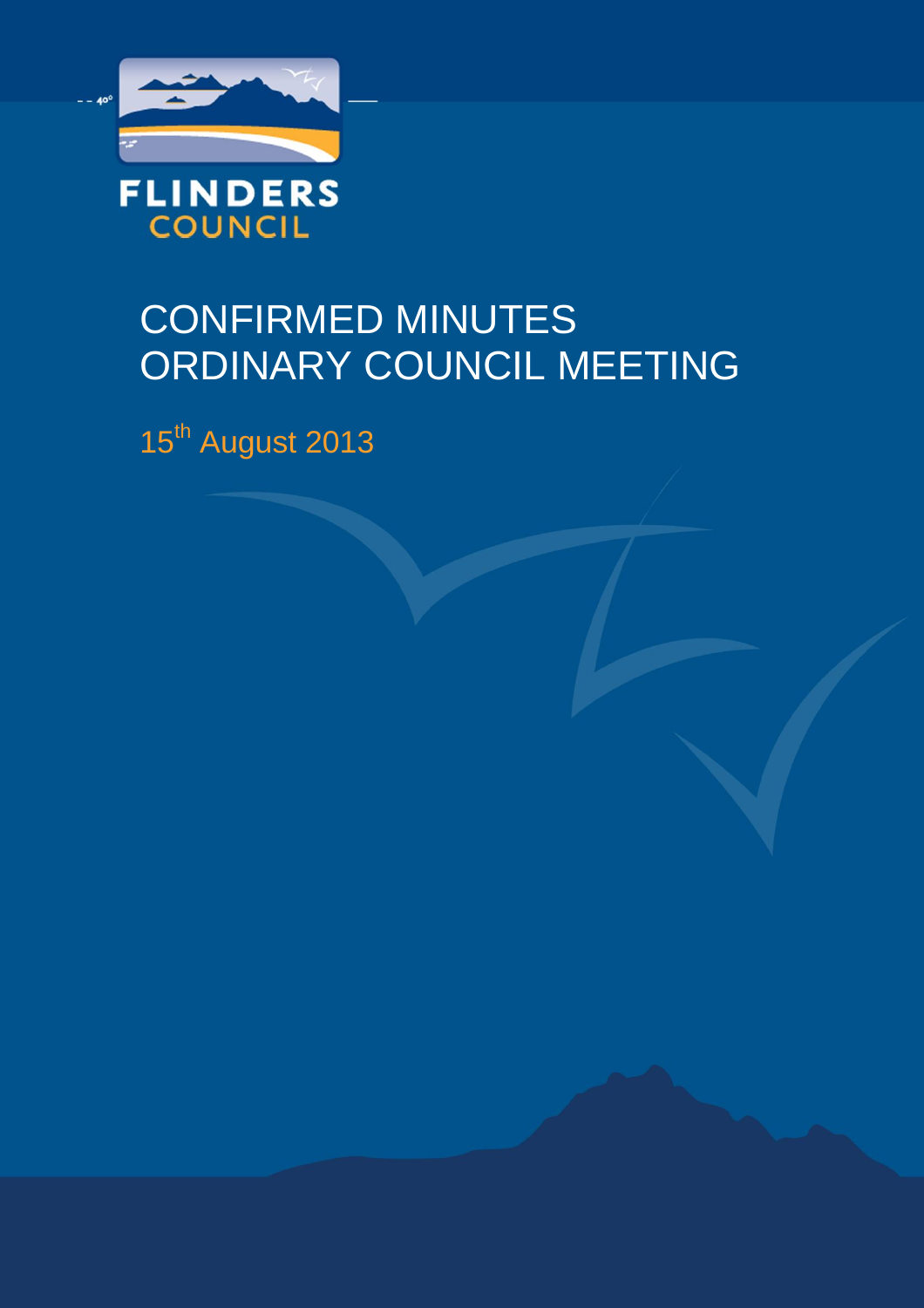#### FLINDERS COUNCIL ORDINARY MEETING

#### CONFIRMED MINUTES

| <b>DATE:</b>       | Thursday 15 <sup>th</sup> August 2013                   |
|--------------------|---------------------------------------------------------|
| <b>VENUE:</b>      | Flinders Island Art and Entertainment Centre, Whitemark |
| <b>COMMENCING:</b> | 1.05 pm                                                 |

#### **PRESENT**

Mayor Carol Cox Deputy Mayor David Williams Cr Marc Cobham Cr Peter Rhodes Cr Mary-Anne Roberts Cr Gerald Willis Cr Ronald Wise

#### APOLOGIES

Nil

#### STAFF IN ATTENDANCE

Raoul Harper - General Manager Vicki Warden - Executive Assistant

#### PUBLIC QUESTION TIME

#### Question 1: D'reen Lovegrove

I have read the scoping report for the Australian Small Island Forum and it is excellent. My question is with respect to the date – is it set in concrete yet because July would be the worst month to have it.

#### Mayor's Response:

No the date's not set in concrete.

#### Question 2: D'reen Lovegrove

What's the situation with respect to a Council Economic Development Officer?

#### Mayor's Response:

We no longer have an Economic Development Officer. The General Manager will be taking on this role with assistance from support staff.

#### Question 3: David Grutzner

Sometime ago, thanks largely to the efforts of David and Kathleen Heap, the Royal Flying Doctor Service donated to this community a substantial amount of very expensive new gym equipment. My understanding is that this donation was due to the support given to the Royal Flying Doctors Service by this community over many years and in particular when part of the RFDS services were recently retendered.

This new equipment was intended to supplement the existing equipment already managed by David in his role as the Island's physio and the equipment already used by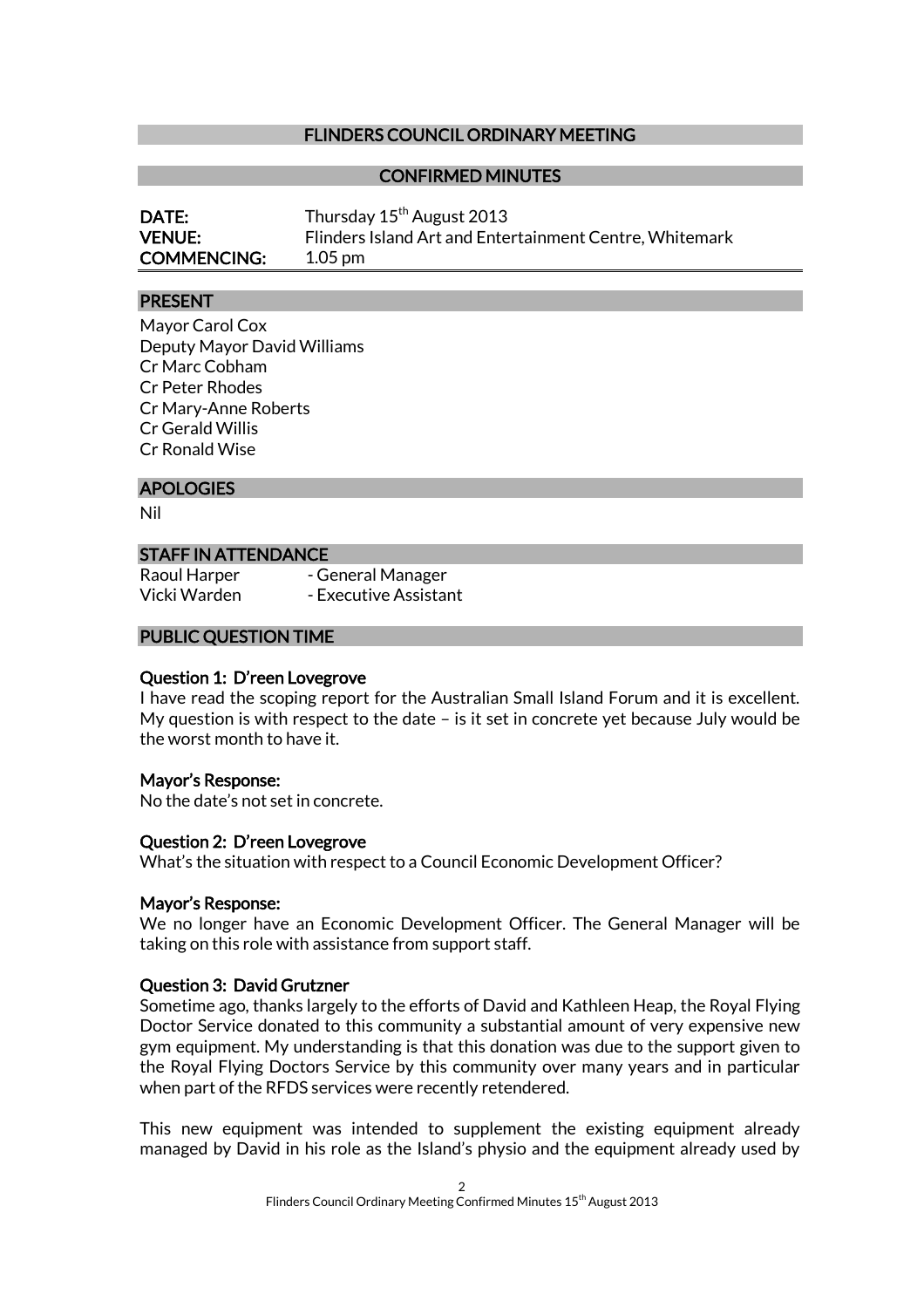Fitness on Flinders and obtained almost entirely by their efforts over many years as part of their health and fitness services to the community.

Are Councillors aware that this latest equipment has now been repossessed by the management of the MPC and placed in storage?

#### Mayor's Response:

The question was taken on notice.

#### Question 4: Cr Marc Cobham on behalf of Robyn Cook

Can Council look into the issue of having some designated disabled parking spaces within Whitemark please?

#### Mayor's Response:

The question was taken on notice.

#### CONFIRMATION OF MINUTES

603.08.2013 Moved: Cr P Rhodes Seconded: Deputy Mayor D Williams That the Minutes from the Ordinary Council Meeting held on the  $18<sup>th</sup>$  July 2013 be confirmed.

N.B. The airport landing and passenger figures in Annexure 6: Airport Manager's  $4^{th}$ Quarterly Report (April-June 2013) were incorrect. These figures have been corrected in the Annexure on Council's website.

#### CARRIED UNANIMOUSLY (7-0)

For: Mayor Carol Cox, Deputy Mayor David Williams, Cr Marc Cobham, Cr Peter Rhodes, Cr Mary-Anne Roberts, Cr Gerald Willis and Cr Ronald Wise.

#### LATE AGENDA ITEMS

One late agenda item has been received:

Item C1 Proposals for the council to acquire land or an interest in the land or for the disposal of land

604.08.2013 Moved: Deputy Mayor D Williams Seconded: Cr M Cobham That the late agenda item be accepted and considered at this meeting in Closed Council.

#### CARRIED UNANIMOUSLY (7-0)

For: Mayor Carol Cox, Deputy Mayor David Williams, Cr Marc Cobham, Cr Peter Rhodes, Cr Mary-Anne Roberts, Cr Gerald Willis and Cr Ronald Wise.

#### DECLARATION OF PECUNIARY INTEREST

Nil

#### LEAVE OF ABSENCE

Nil

#### **PETITIONS**

Nil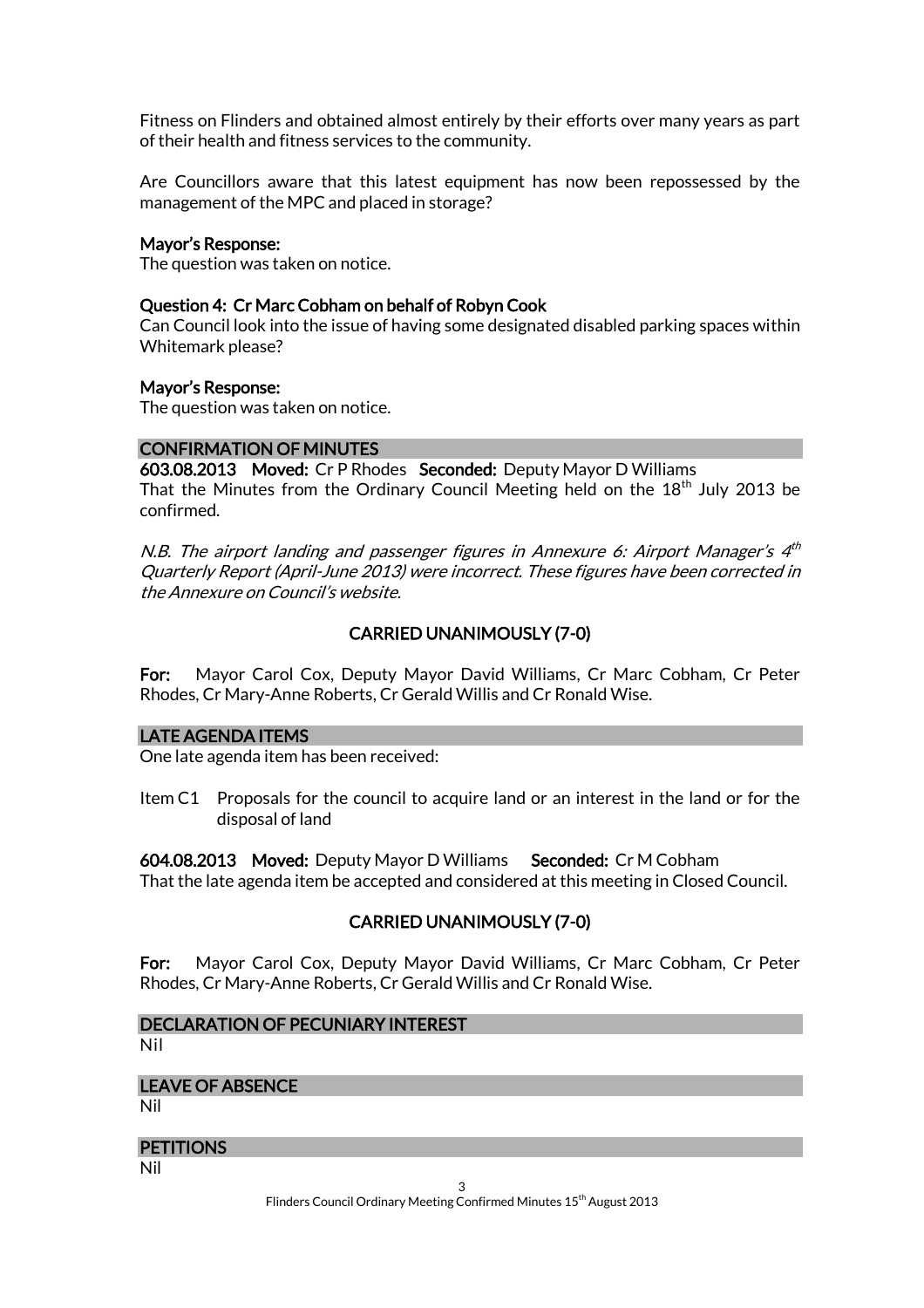#### WORKSHOPS & INFORMATION FORUMS File No: COU/0205

#### Council Workshop held on 18<sup>th</sup> July 2013

Council held a Workshop on the following subjects:

- Item 1 2013-14 Budget Deliberations
- Item 2 NRM Funding
- Item 3 Parks & Reserves Funding
- Item 4 LGAT Motions and Confirmation of Attendance

#### Councillors Present:

Mayor Carol Cox, Deputy Mayor David Williams, Cr Marc Cobham, Cr Peter Rhodes, Cr Mary-Anne Roberts, Cr Gerald Willis and Cr Ronald Wise.

#### Staff and Consultants Present:

Raoul Harper (General Manager) and Kim Hossack (Corporate Services Manager).

#### Council Workshop held on 1st August 2013

Council held a Workshop on the following subjects:

- Item 1 DRAFT Cat Management Strategy
- Item 2 DRAFT Airport Business Plan
- Item 3 DRAFT Tasmanian Coastal Policy Statement
- Item 4 Councillor Bus Tour Itinerary<br>• Item 5 Renewable Energy Update
- Renewable Energy Update

#### Councillors Present:

Deputy Mayor David Williams, Cr Marc Cobham, Cr Peter Rhodes, Cr Mary-Anne Roberts, Cr Gerald Willis and Cr Ronald Wise.

#### Apologies:

Mayor Carol Cox

#### Staff and Consultants Present:

Raoul Harper (General Manager), Kim Hossack (Corporate Services Manager) and Vicki Warden (Executive Assistant) (Item 4 only).

As workshops and information sessions are for information and discussion purposes only, no decisions are made or foreshadowed at these proceedings.

#### DECISION:

605.08.2013 Moved: Cr M Cobham Seconded: Cr M Roberts That the workshops held on the  $18<sup>th</sup>$  July and the  $1<sup>st</sup>$  August be noted.

#### CARRIED UNANIMOUSLY (7-0)

For: Mayor Carol Cox, Deputy Mayor David Williams, Cr Marc Cobham, Cr Peter Rhodes, Cr Mary-Anne Roberts, Cr Gerald Willis and Cr Ronald Wise.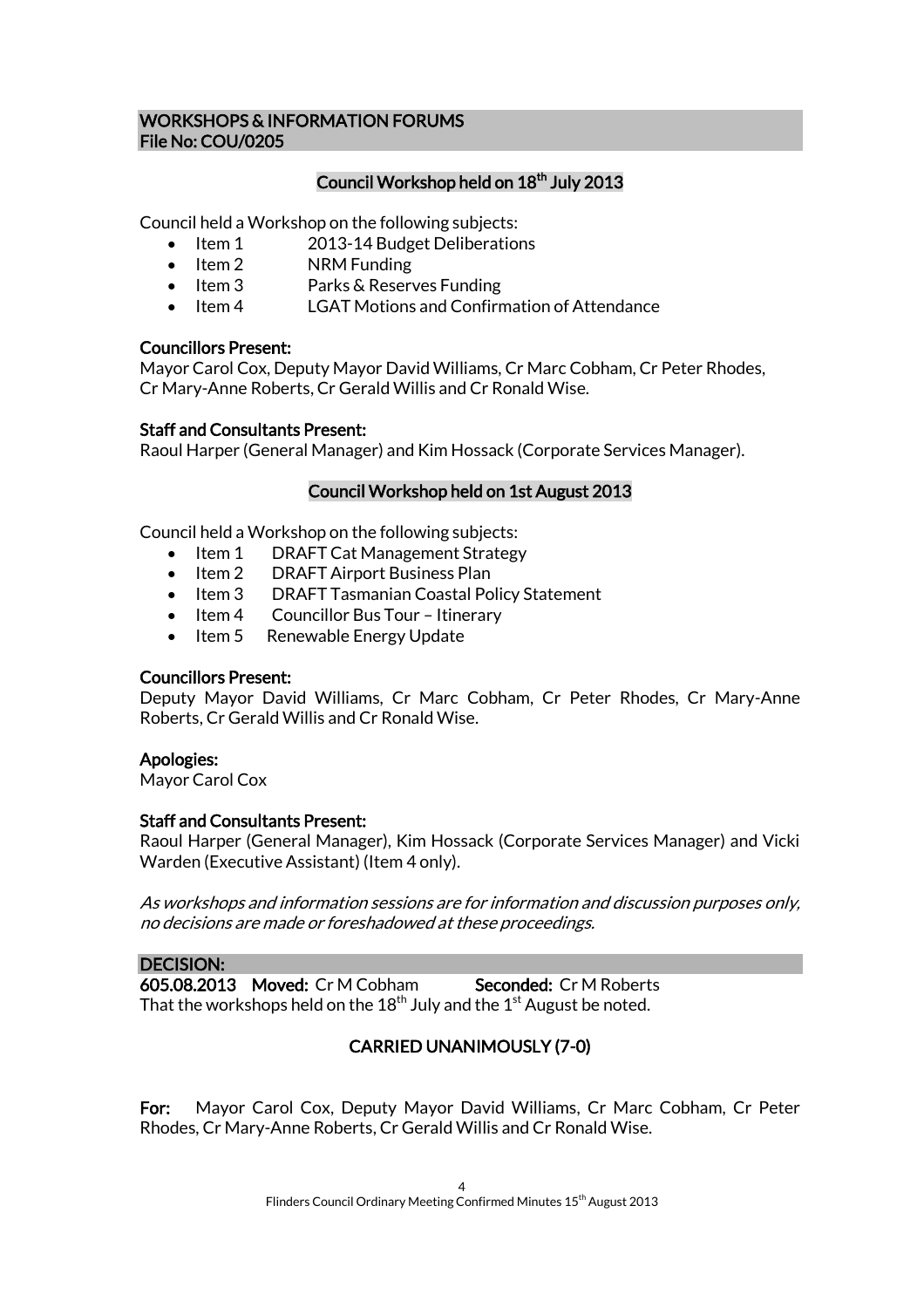## PUBLIC MEETINGS

Nil

#### COUNCILLOR'S QUESTIONS ON NOTICE Nil

#### COUNCILLOR'S QUESTIONS WITHOUT NOTICE Nil

#### PUBLICATIONS/REPORTS TABLED FOR COUNCIL INFORMATION Nil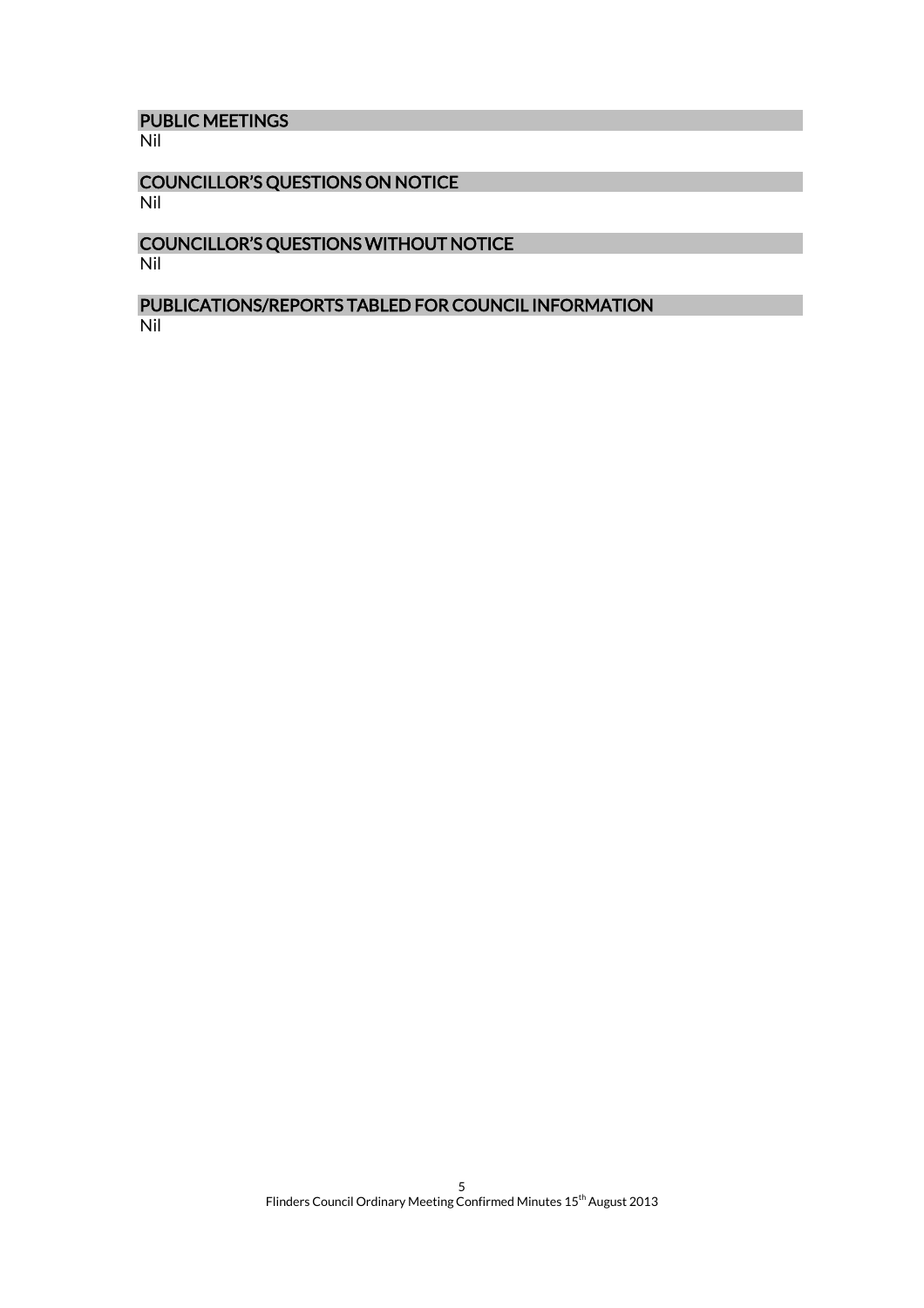#### REPORTS TO BE RECEIVED

#### Furneaux (Emita) Hall & Recreation Ground Special Committee

File No: AME/0502 Annexure 1: Furneaux (Emita) Hall & Recreation Ground Special Committee AGM Unconfirmed Minutes 9th July 2013

#### OFFICER'S REPORT (Raoul Harper, General Manager):

The unconfirmed minutes of the Furneaux (Emita) Hall & Recreation Ground Special Committee AGM held on Tuesday  $9<sup>th</sup>$  July 2013 have been provided for consideration. The minutes outline what the committee has been working on to date and can now be received by Council.

#### OFFICER'S RECOMMENDATION

That the unconfirmed minutes of the Furneaux (Emita) Hall & Recreation Ground Special Committee AGM held on Tuesday  $9<sup>th</sup>$  July 2013 be noted.

#### DECISION:

606.08.2013 Moved: Cr M Cobham Seconded: Cr G Willis That the unconfirmed minutes of the Furneaux (Emita) Hall & Recreation Ground Special Committee AGM held on Tuesday 9<sup>th</sup> July 2013 be noted.

#### CARRIED UNANIMOUSLY (7-0)

For: Mayor Carol Cox, Deputy Mayor David Williams, Cr Marc Cobham, Cr Peter Rhodes, Cr Mary-Anne Roberts, Cr Gerald Willis and Cr Ronald Wise.

#### Furneaux (Emita) Hall & Recreation Ground Special Committee

File No: AME/0502 Annexure 2: Furneaux (Emita) Hall & Recreation Ground Special Committee General Meeting Unconfirmed Minutes 9th July 2013

#### OFFICER'S REPORT (Raoul Harper, General Manager):

The unconfirmed minutes of the Furneaux (Emita) Hall & Recreation Ground Special Committee General Meeting held on Tuesday  $9<sup>th</sup>$  July 2013 have been provided for consideration. The minutes outline what the committee has been working on to date and can now be received by Council.

#### OFFICER'S RECOMMENDATION

That the unconfirmed minutes of the Furneaux (Emita) Hall & Recreation Ground Special Committee General Meeting held on Tuesday 9<sup>th</sup> July 2013 be noted.

#### DECISION:

607.08.2013 Moved: Cr M Cobham Seconded: Cr M Roberts That the unconfirmed minutes of the Furneaux (Emita) Hall & Recreation Ground Special Committee General Meeting held on Tuesday  $9<sup>th</sup>$  July 2013 be noted.

#### CARRIED UNANIMOUSLY (7-0)

For: Mayor Carol Cox, Deputy Mayor David Williams, Cr Marc Cobham, Cr Peter Rhodes, Cr Mary-Anne Roberts, Cr Gerald Willis and Cr Ronald Wise.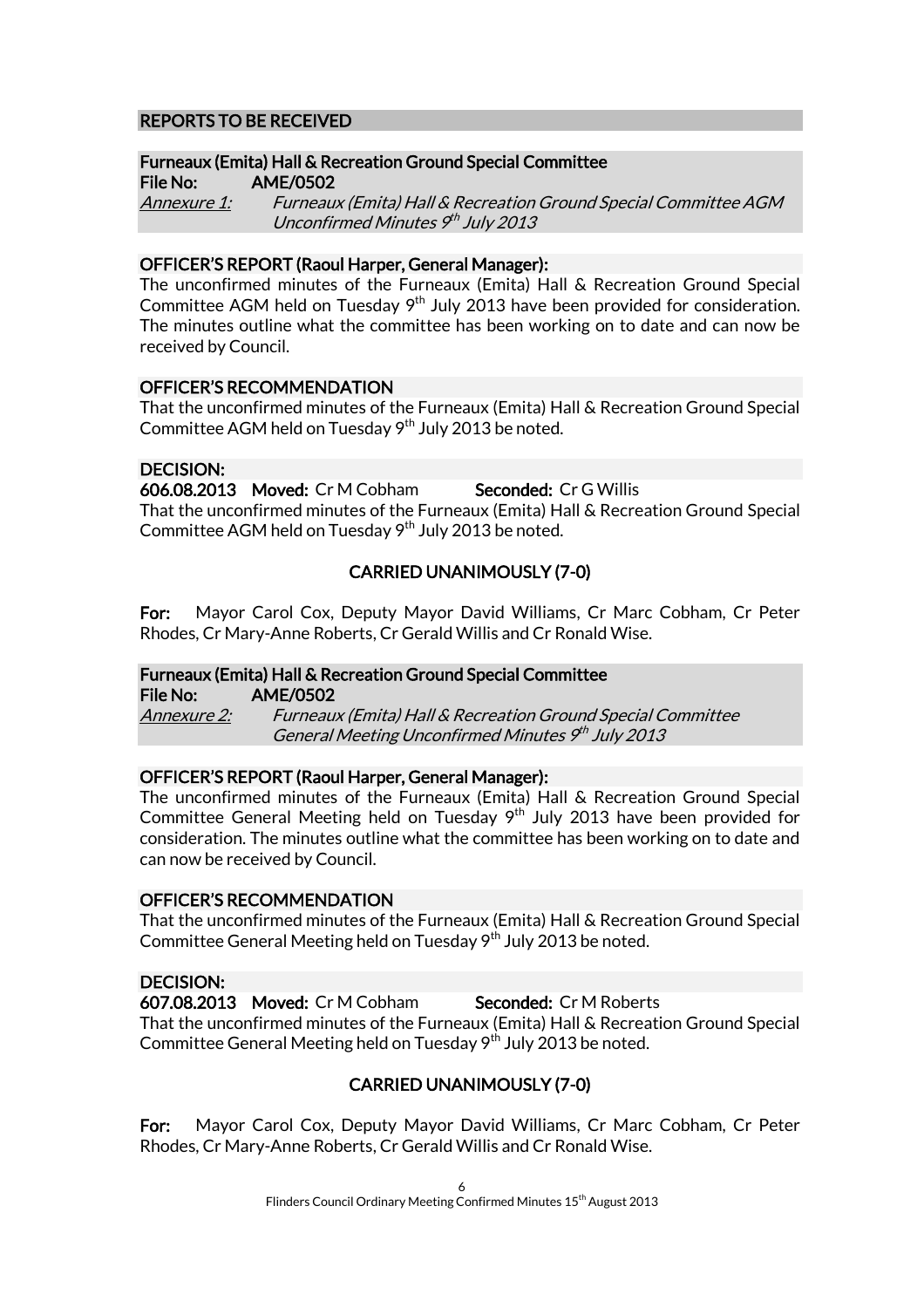#### Flinders Island Fire Management Area Committee

File No: CSV/2500 Annexure 3: Flinders Island Fire Management Area Committee Unconfirmed Minutes 17th April 2013

#### OFFICER'S REPORT (Raoul Harper, General Manager):

The unconfirmed minutes of the Flinders Island Fire Management Area Committee held on Wednesday 17<sup>th</sup> April 2013 have been provided for consideration. The minutes outline what the committee has been working on to date and can now be received by Council.

#### OFFICER'S RECOMMENDATION

That the unconfirmed minutes of the Flinders Island Fire Management Area Committee meeting held on Wednesday  $17<sup>th</sup>$  April 2013 be noted.

#### DECISION:

608.08.2013 Moved: Deputy Mayor D Williams Seconded: Cr P Rhodes That the unconfirmed minutes of the Flinders Island Fire Management Area Committee meeting held on Wednesday  $17<sup>th</sup>$  April 2013 be noted.

#### CARRIED UNANIMOUSLY (7-0)

For: Mayor Carol Cox, Deputy Mayor David Williams, Cr Marc Cobham, Cr Peter Rhodes, Cr Mary-Anne Roberts, Cr Gerald Willis and Cr Ronald Wise.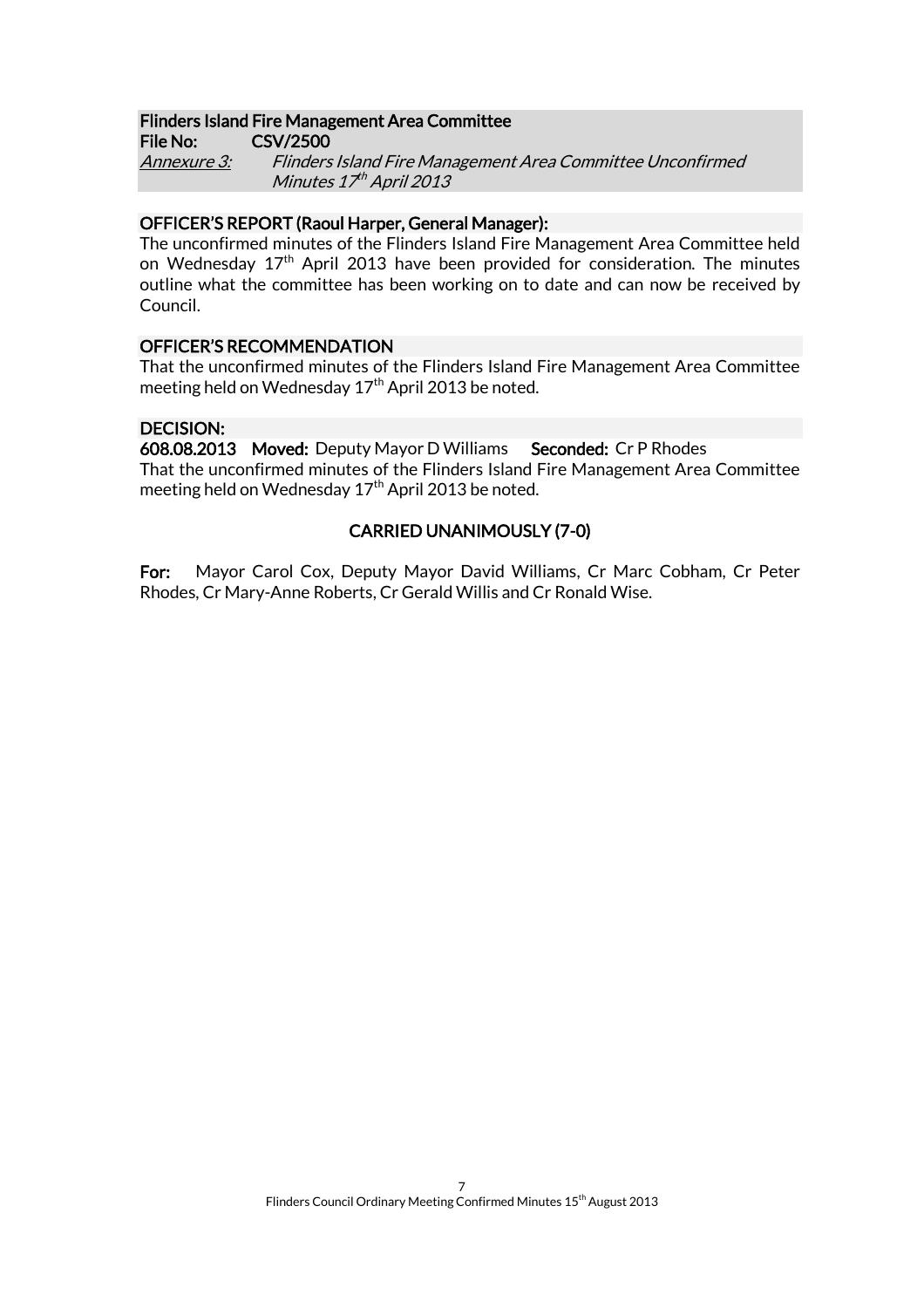#### COUNCILLORS' REPORTS

#### 2013 LGAT CONFERENCE

Report from: Cr M Cobham File No: COU/0303

In July I had the pleasure to be able to attend the annual Local Government Association of Tasmania (LGAT) conference. These are a great opportunity to network with other elected members from around the state, workshop common issues and via seminars and presentations get a "bigger picture and global view" of issues that directly impact Local Government. The AGM is a forum for all Tasmanian Councils to put forward notice of motions that may need state-wide support. Prior to the AGM our Councillors had indicated their majority viewpoint on the motions needing support.

In addition to the AGM I attended three of the seminars i.e.

- 1. "Why Sustainability is the Defining Economic Issue of the  $21<sup>st</sup>$  Century" presented by Paul Gilding. (www.paulgilding.com)
- 2. "Building Strong Communities: the Future of Collaboration" presented by Lauren Anderson. (CollaborativeConsumption.com)
- 3. "Leadership in Challenging Times" presented by Paul Porteous. (www.socialleadership.org)

All three presenters brought extraordinary knowledge, insight and extensive global experience to their seminars and this highlighted the advantage that attending these forums can bring; especially to elected members from more remote municipalities such as Flinders.

I also participated in two workshops i.e.

- 1. "Local Government and Social Enterprise: Supporting Strong Communities" presented by Assoc. Prof Josephine Barraket (http.//staff.qut.edu.au/staff/barraket) and Mark Daniels.
- 2. "Changing Social Relationships" presented by Tim Eltham. [\(www.rdaiwm.org.au](http://www.rdaiwm.org.au/) )

All five seminars/workshops shared a common thread, i.e. societal and demographic changes; communities and economies going through radical changes; the "push" for local government to "take on" more of the role that other levels of government have traditionally been involved in; communities and community members demanding a stronger "voice" in their present and future needs and pre-empting changing trends . There is an increasingly growing acknowledgement that at a corporate level environmental issues are economic issues and that climate change (however caused) is now a mainstream issue for many global corporations. In many markets renewable energy is competitive with traditional energy generation methods. Our economy is changing in profound ways in relatively short time-spans, local government has a role to play in supporting local businesses rather than creating new local businesses and facilitating community ideas. In summing up this brief overview of the 2013 LGAT conference, the words of Paul Gilding stand out as a positive highlight "Tasmania could become the *rich uncle* rather than remain as the *poor cousin* to the rest of Australia".

#### OFFICER'S RECOMMENDATION:

That the report be received.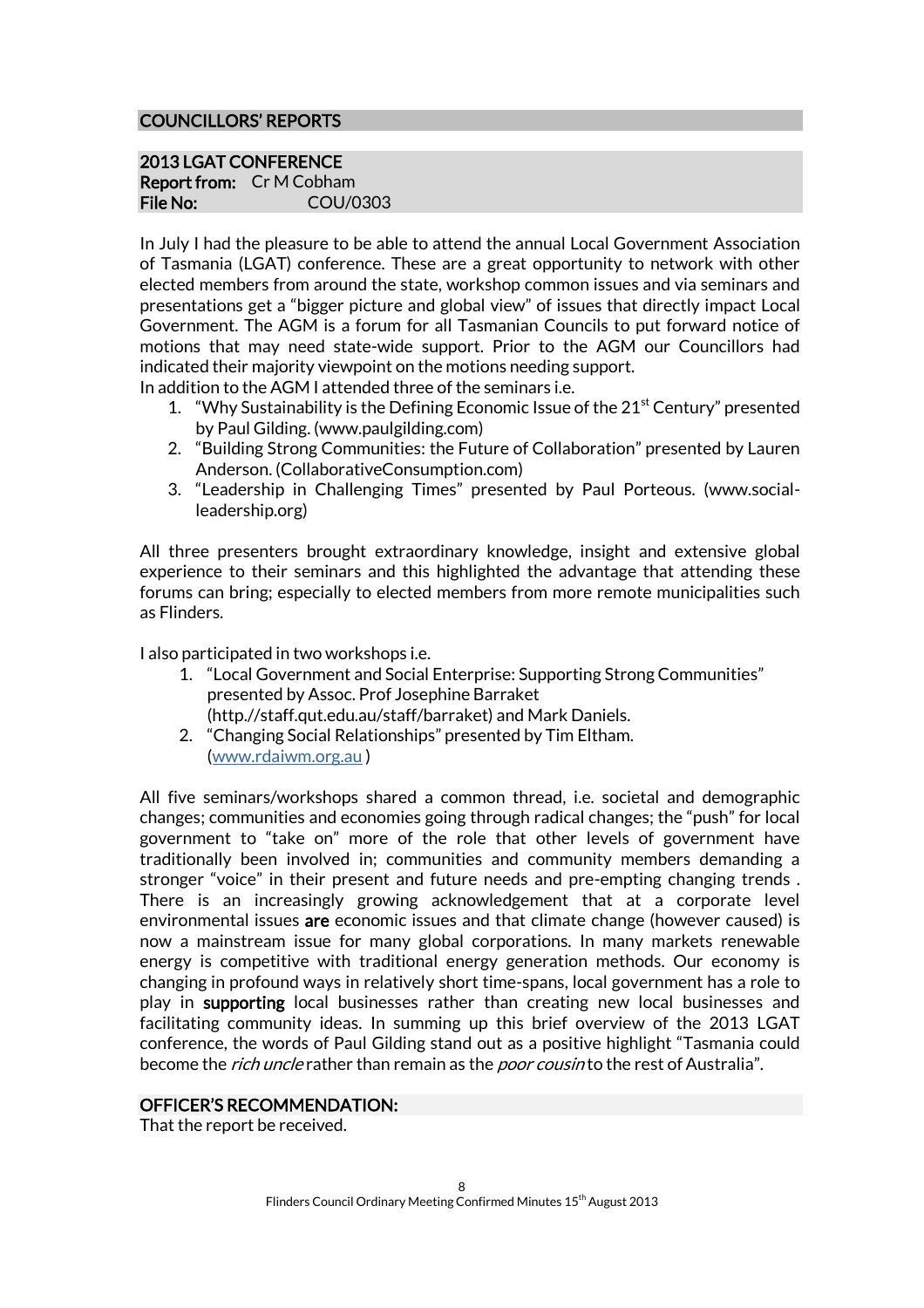#### DECISION:

609.08.2013 Moved: Deputy Mayor David Williams Seconded: Cr G Willis That the report provided on the 2013 LGAT Conference be received.

#### CARRIED UNANIMOUSLY (7-0)

For: Mayor Carol Cox, Deputy Mayor David Williams, Cr Marc Cobham, Cr Peter Rhodes, Cr Mary-Anne Roberts, Cr Gerald Willis and Cr Ronald Wise.

Note: Deputy Mayor D Williams thanked Cr M Cobham for submitting this report.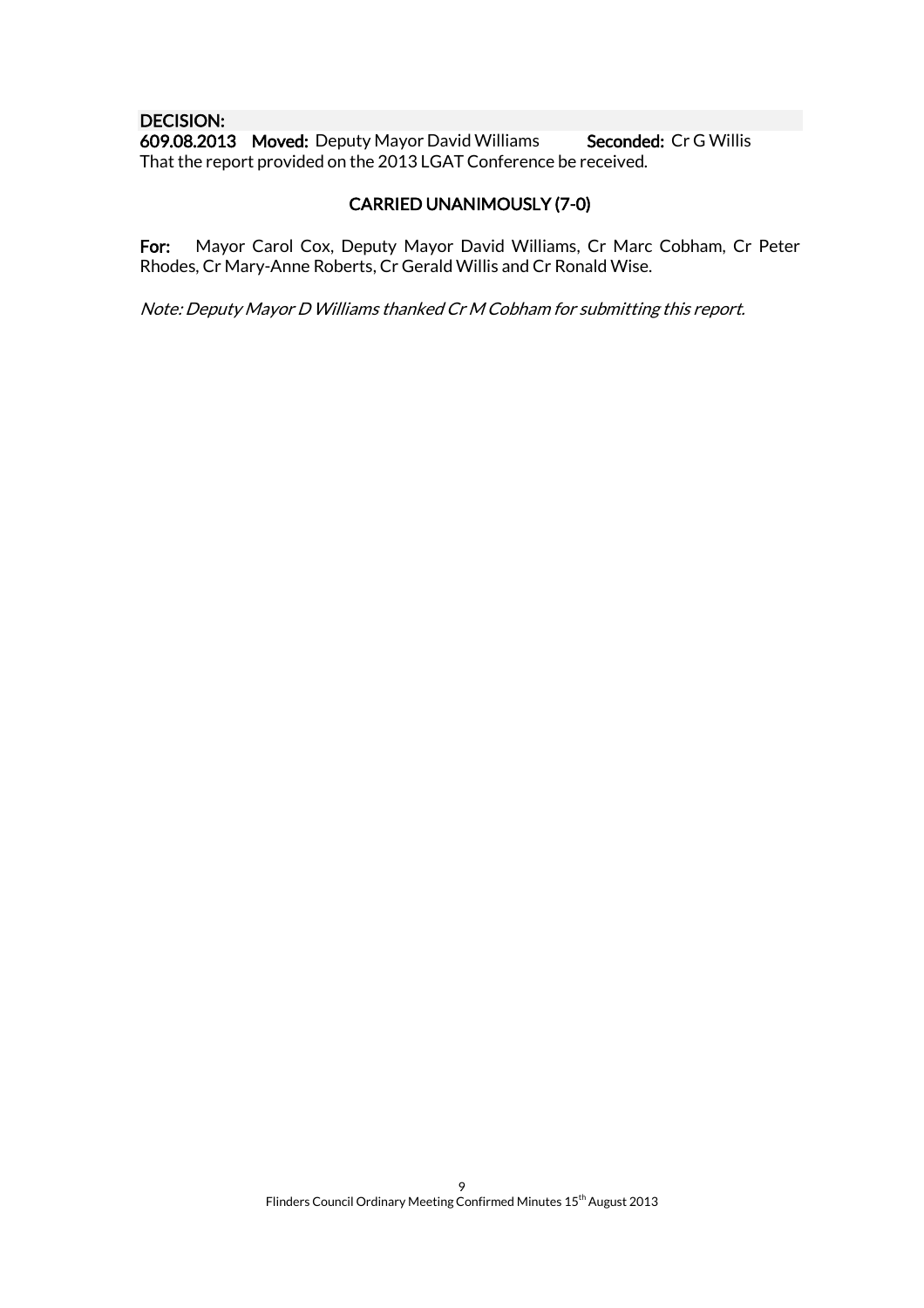#### MAYOR'S REPORT:

| <b>ACTION</b>            | <b>Information</b> |
|--------------------------|--------------------|
| <b>PROPONENT</b>         | Mayor C Cox        |
| <b>FILE REFERENCE</b>    | COU/0600           |
| <b>ASSOCIATED PAPERS</b> | Nil                |

#### REPORT:

#### ACTIVITIES:

| 15/07/13    | Morning Tea - Cancer Support Service Focus Group discussions  |
|-------------|---------------------------------------------------------------|
| 16/07/13    | <b>Health and Cancer Day</b>                                  |
| 18/07/13    | <b>Council Workshop</b>                                       |
| 18/07/13    | <b>Council Meeting</b>                                        |
|             | Local Government Association of Tasmania (LGAT) AGM & General |
| 24/07/13    | Meeting                                                       |
| 25-26/07/13 | <b>LGAT Conference</b>                                        |
| 01/08/13    | Meeting with Tasports & Furneaux Freight                      |
|             | Northern Tasmanian Development (NTD) meeting with freight     |
| 02/08/13    | Consultant Luke Fraser - (Phone)                              |
| 02/08/13    | <b>Flinders Flicks</b>                                        |
| 06/08/13    | Meeting with Tasports                                         |
| 06/08/13    | Audit & Finance Special Committee Meeting                     |
| 06/08/13    | <b>Furneaux Shipping Special Committee Meeting</b>            |
|             |                                                               |

#### LGAT MEETINGS AND CONFERENCE

The AGM adopted financial statements, Council Subscriptions, the 2013-14 Budget, and President and Vice President Honorariums. It is to be noted that prior to 30 June 2013, Hobart City Council advised that it was withdrawing its membership from LGAT, wishing to lobby governments on its own behalf. The Rules of the Association were amended to remove the automatic right of the Lord Mayor to sit on the General Management Committee of LGAT.

Several motions were considered at the General Meeting.

Some of the Information arising from the Conference:

- National Procurement Network No cost to Council to access arrangements, no cost to local dealers, reduced tender costs.
- Tasmanian Local Government Satisfaction Survey figures released.
- Implications of the qualification period for Mayors report noted and further discussion will be had.
- All member Councils agreed to use the Australian Taxation Office rate for travel allowance reimbursements.
- Research into the implications of a Container Deposit Scheme in Tasmania is required.
- Regulations for Councillors' Code of Conduct will be reviewed.

For further information on Agenda reports on LGAT activities refer to the information on the LGAT website.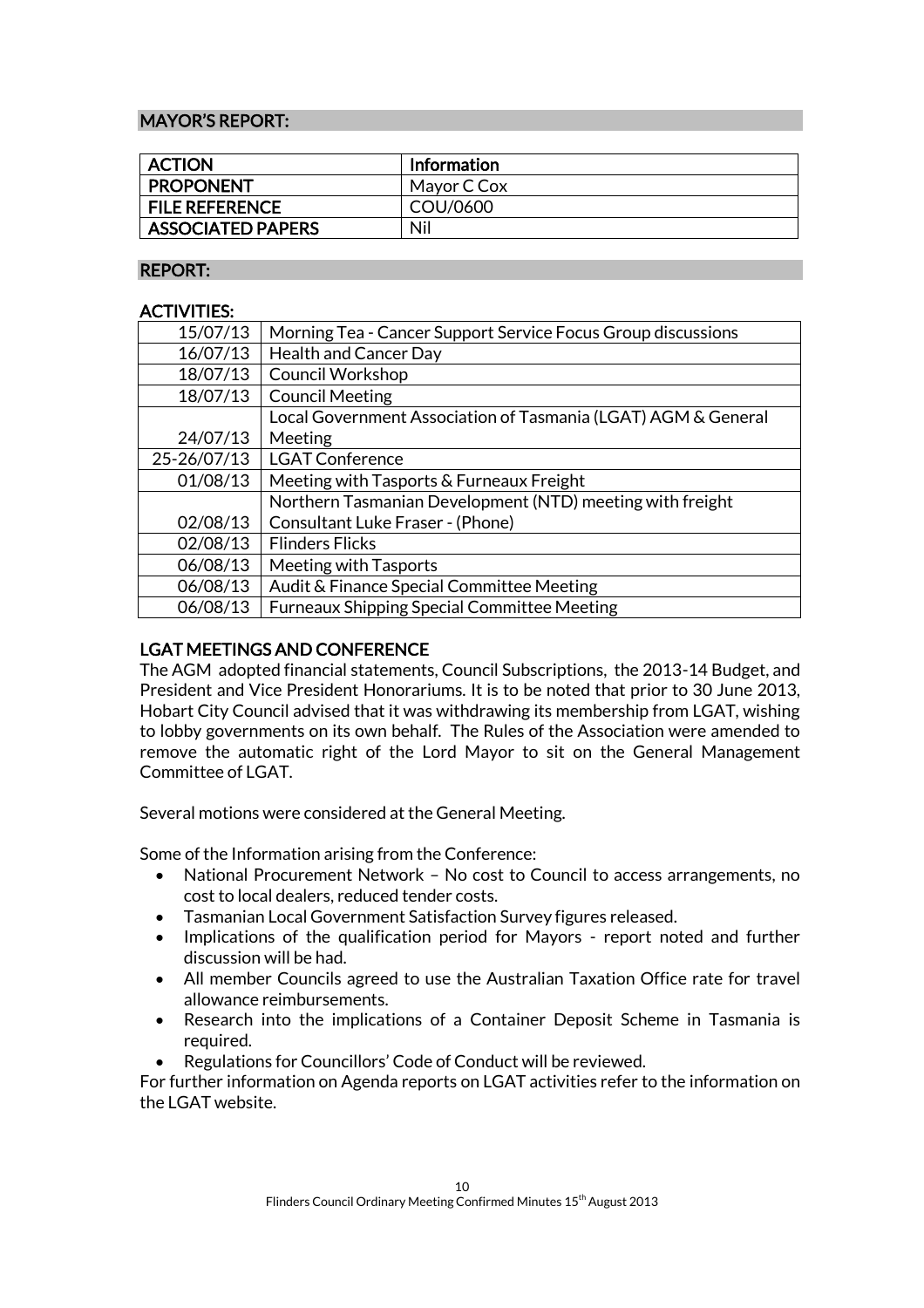#### **SHIPPING**

Meetings between all interested parties have been proactive in improving working conditions and guiding Port Infrastructure improvements.

#### FLINDERS FLICKS

A community driven event that created great interest and is likely to be the first of many Flinders Flicks. Congratulations to all involved in the conception and development of this project.

| Tasmania Medicare Local        | Information Kit (Passed to Cr Roberts)            |
|--------------------------------|---------------------------------------------------|
| <b>Australian Human Rights</b> | National Anti-Racism Campaign - Racism it         |
| Commission                     | Stops with Me                                     |
|                                | Invite to discuss North Eastern Tasmanian         |
|                                | <b>Industry Innovation Precinct Process (Food</b> |
| <b>Geoff Lyons MHR</b>         | Innovation Australia) on 29/7/13                  |
| <b>UTAS</b>                    | Invite to attend conferral of awards              |
| Department of Police and       | <b>Emergency Services Medal Nominations (by</b>   |
| <b>Emergency Management</b>    | Friday 30th August)                               |
|                                | Referendum will NOT be held in conjunction        |
| <b>LGAT</b>                    | with Election                                     |
|                                | Presentation of Financial Statements (cc K)       |
| <b>Tasmanian Audit Office</b>  | Hossack)                                          |
| Australia Day Council of South | Inaugural "Award for Muslim & Non-Muslim          |
| Australia                      | Understanding"                                    |
| Hon Bryan Green MP             | Sustainability Objectives & Indicators Report     |

### CORRESPONDENCE IN:

#### CORRESPONDENCE OUT:

| 17/07/13 | Community member     | Support letter for Grant Application        |
|----------|----------------------|---------------------------------------------|
|          | Tasmania Medicare    |                                             |
| 16/07/13 | Local                | Foreword for 30 Stories in 3 years          |
|          | G Lyon MHR. Member   | Support for North Eastern Tasmanian         |
| 31/07/13 | for Bass             | <b>Industry Innovation Precinct</b>         |
|          |                      | Joint letter from Northern Councils support |
|          | The Hon. Tony Abbott | for Defence Science & Technology            |
| 31/07/13 | <b>MHR</b>           | Organisation Facility in Scottsdale.        |

#### PUBLICATIONS:

| Federal Group                     | Inform, Edition 33, 2013         |
|-----------------------------------|----------------------------------|
| Scouts Australia, Tasmania Branch | Be Prepared August 2013, Issue 7 |
| <b>Brighton Community News</b>    | Vol. 15, No 7, August 2013       |
| UTAS University Department of     |                                  |
| Rural Health                      | Bulletin, July 2013              |

#### VOTING REQUIREMENTS:

Simple Majority

#### RECOMMENDATION:

That the Mayor's report be received and accepted.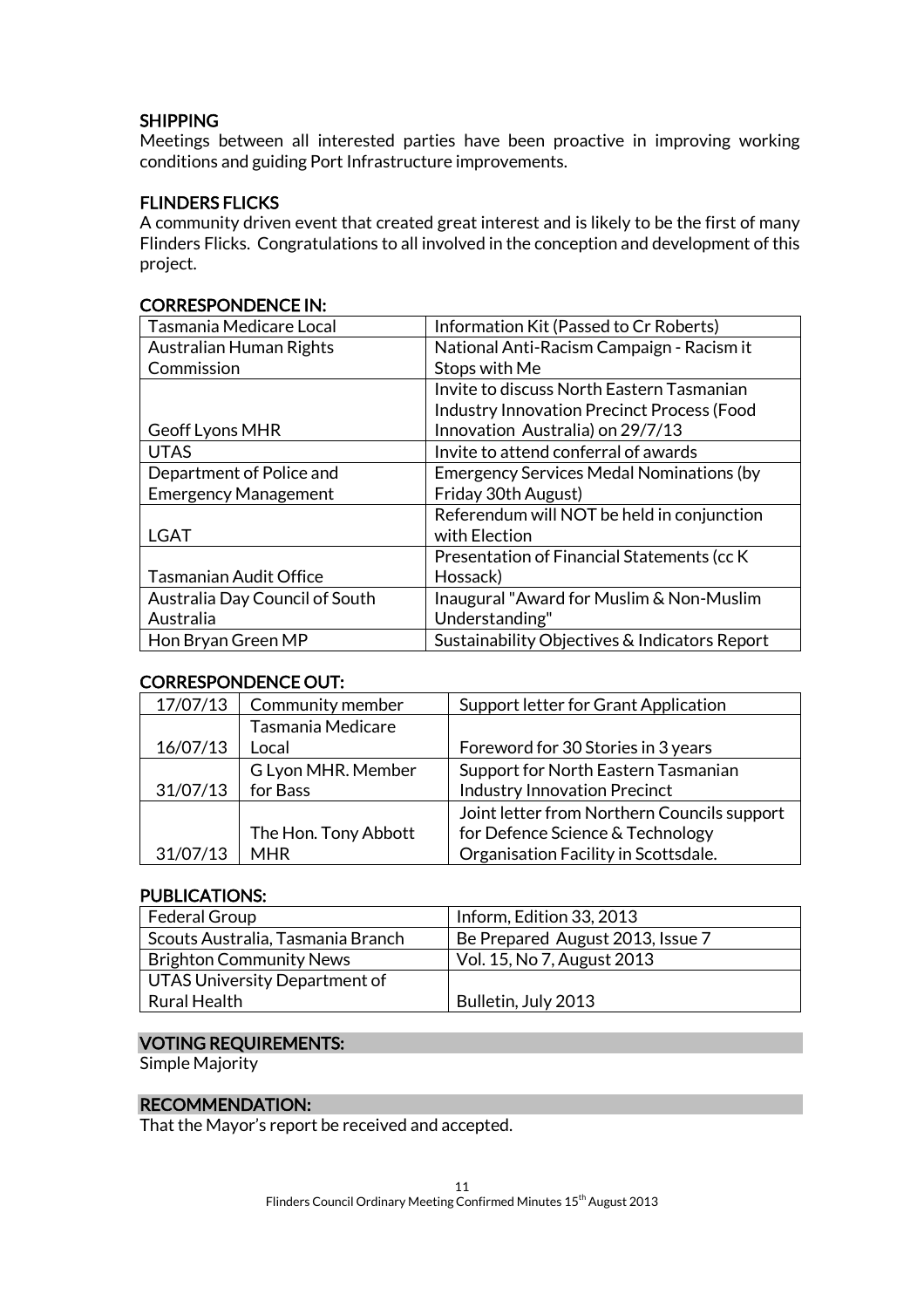#### DECISION: 610.08.2013 Moved: Cr M Cobham Seconded: Cr G Willis That the Mayor's report be received and accepted.

#### CARRIED UNANIMOUSLY (7-0)

For: Mayor Carol Cox, Deputy Mayor David Williams, Cr Marc Cobham, Cr Peter Rhodes, Cr Mary-Anne Roberts, Cr Gerald Willis and Cr Ronald Wise.

Mayor C Cox passed the Chair to Deputy Mayor D Williams at 1.15pm.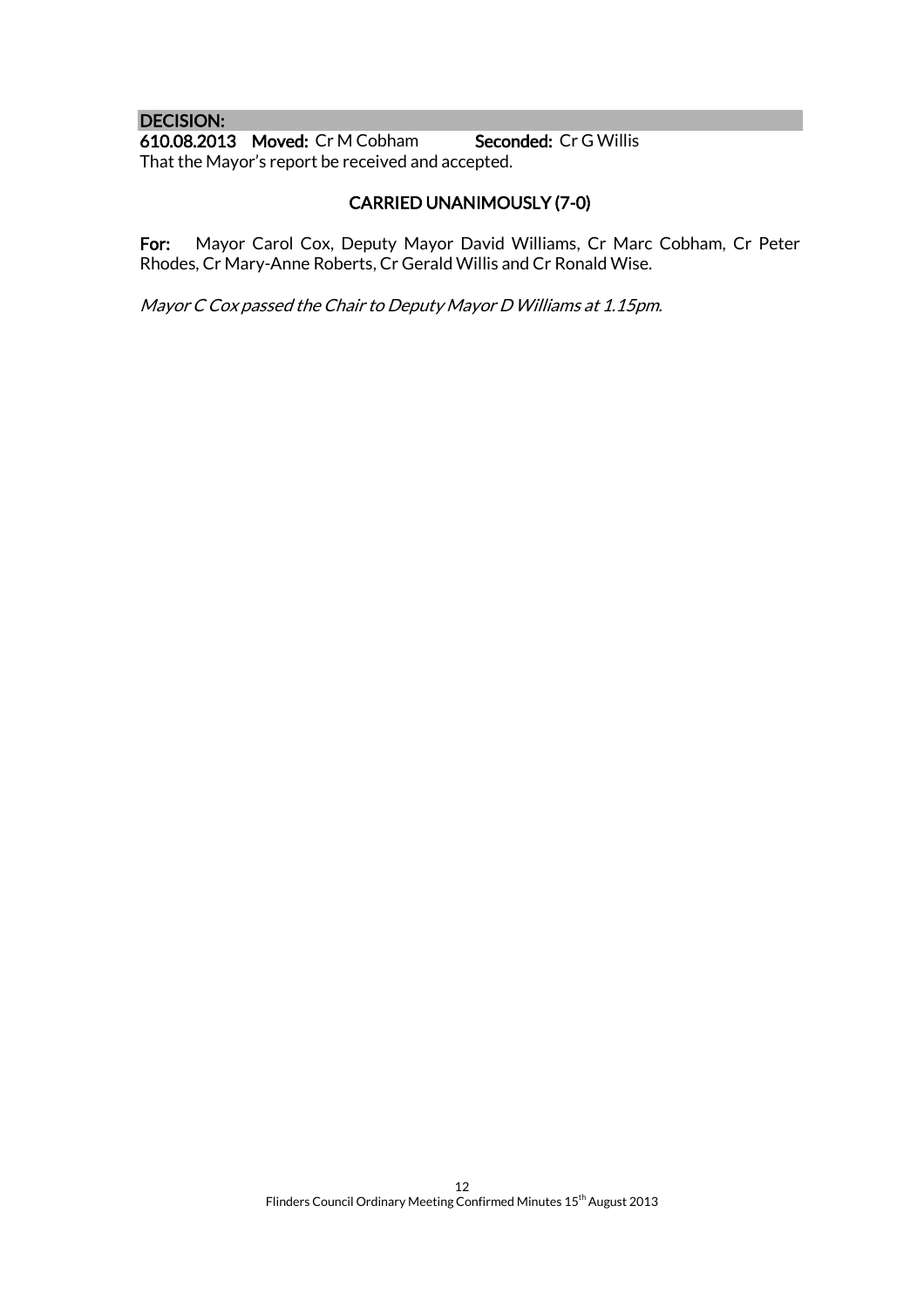#### A. NOTICE OF MOTIONS

#### Item A1: Notice of Motion from Mayor Carol Cox – Reschedule November Ordinary Council Meeting

| <b>ACTION</b>            | Decision                      |
|--------------------------|-------------------------------|
| <b>PROPONENT</b>         | Mayor C Cox                   |
| <b>OFFICER</b>           | Raoul Harper, General Manager |
| <b>FILE REFERENCE</b>    | COU/0203                      |
| <b>ASSOCIATED PAPERS</b> | Nil                           |

#### NOTICE OF MOTION:

That the Ordinary Meeting of Flinders Council scheduled for the 28<sup>th</sup> of November 2013 be rescheduled to the 21<sup>st</sup> November 2013.

#### COUNCILLOR'S REPORT:

The date for the November Ordinary Meeting of Council of Thursday the 28<sup>th</sup> was originally set to avoid the LGAT General Meeting and Mayors workshop to be held on the  $20<sup>th</sup>$  and  $21<sup>st</sup>$  of November. The LGAT meeting dates have now been changed to the 4<sup>th</sup> & 5<sup>th</sup> of December.

Changing the Meeting date to the  $21<sup>st</sup>$  November would reduce the number of weeks between the October and November meetings to 5 weeks and increase the number of weeks between the November and December meetings to 4 weeks giving a more even flow of decision making over those months.

#### PREVIOUS COUNCIL CONSIDERATION:

348.11.2012 15<sup>th</sup> November 2013

#### OFFICER'S REPORT:

The notice of motion is supported.

#### STATUTORY REQUIREMENTS:

Local Government Act 1993

#### POLICY/STRATEGIC IMPLICATIONS:

- 5. Corporate Governance and Intergovernmental Relations
	- 5.1 Support the capacity and productivity of our organisation and a culture of professionalism, compliance, innovation and service.

5.1.4 Provide best practice management and administrative support to Council decision making, implementation and evaluation.

5.1.4.2 Provide secretarial and administrative support to Council and its Special Committees including coordinating the preparation and distribution of agendas and minutes and acting as minute secretary.

#### BUDGET AND FINANCIAL IMPLICATIONS:

Minimal

#### RISK/LIABILITY:

Minimal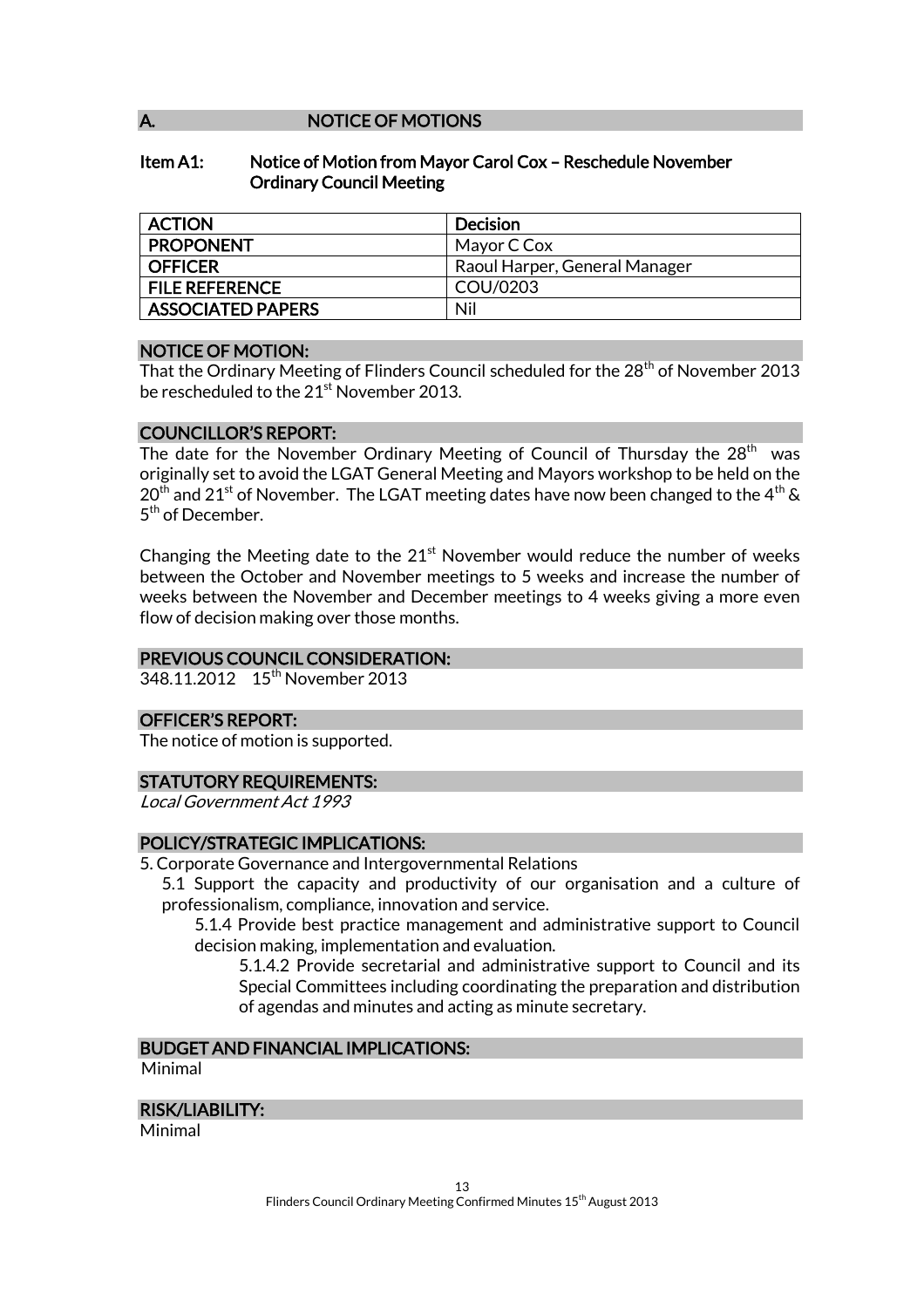#### VOTING REQUIREMENTS:

Simple Majority

#### OFFICER'S RECOMMENDATION:

That the Ordinary Meeting of Flinders Council scheduled for the  $28<sup>th</sup>$  of November 2013 be rescheduled to the 21<sup>st</sup> November 2013.

#### DECISION:

611.08.2013 Moved: Mayor C Cox Seconded: Cr R Wise

That the Ordinary Meeting of Flinders Council scheduled for the 28<sup>th</sup> of November 2013 be rescheduled to the 21<sup>st</sup> November 2013.

#### CARRIED UNANIMOUSLY (7-0)

For: Mayor Carol Cox, Deputy Mayor David Williams, Cr Marc Cobham, Cr Peter Rhodes, Cr Mary-Anne Roberts, Cr Gerald Willis and Cr Ronald Wise.

Deputy Mayor D Williams passed the Chair to Mayor C Cox at 1.16pm.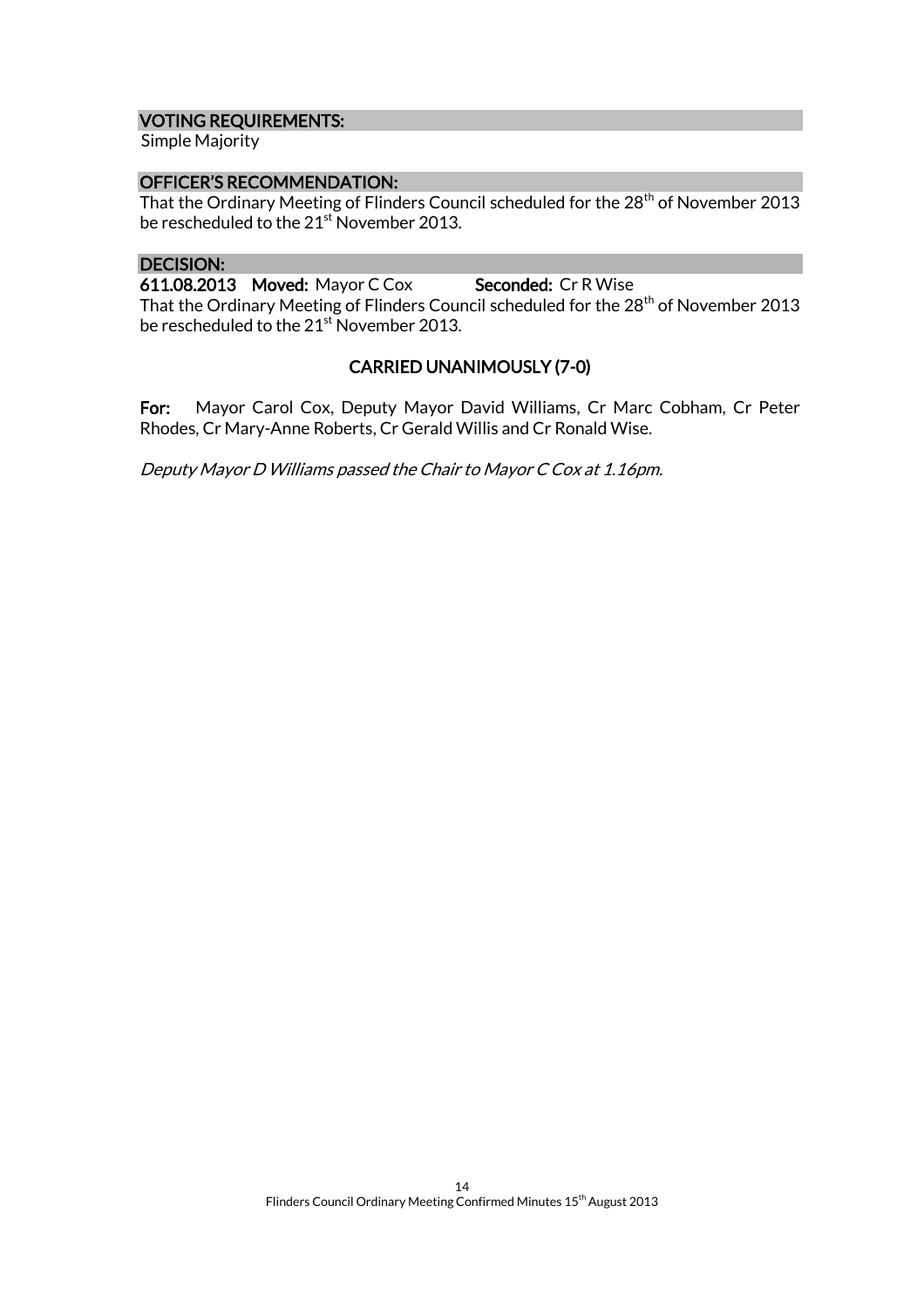#### B. **GOVERNANCE DEPARTMENT**

#### Item B1: Instrument of Delegation

| <b>ACTION</b>            | <b>Decision</b>                      |
|--------------------------|--------------------------------------|
| <b>PROPONENT</b>         | Council Officer                      |
| <b>OFFICER</b>           | Raoul Harper, General Manager        |
| <b>FILE REFERENCE</b>    | PUB/0300                             |
| <b>ASSOCIATED PAPERS</b> | Annexure 4: Instrument of Delegation |

#### INTRODUCTION:

The purpose of this report is to update Council's Instrument of Delegation as per the Local Government Act 1993.

#### PREVIOUS COUNCIL CONSIDERATION:

| 027.01.2009 | 20 <sup>th</sup> January 2009  |
|-------------|--------------------------------|
| 375.11.2010 | 18 <sup>th</sup> November 2010 |
| 87.03.2011  | 17 <sup>th</sup> March 2011    |
| 365.12.2012 | 13 <sup>th</sup> December 2012 |

#### OFFICER'S REPORT:

The purpose of the instrument of delegation is to ensure that the General Manager and Officers of Council have the delegation to undertake their roles and responsibilities in accordance with the Local Government Act 1993.

#### POLICY/STRATEGIC IMPLICATIONS:

5. Corporate Governance and Intergovernmental Relations

- 5.1 Support the capacity and productivity of our organisation and a culture of professionalism, compliance, innovation and service.
	- 5.1.1 Design and implement an integrated governance; strategic and operational planning & service delivery system
		- 5.1.1.2 Support Council Managers in the preparation and distribution of governance reports including plans, policies, reports and other governance related publications.

#### BUDGET AND FINANCIAL IMPLICATIONS:

Nil

#### RISK/LIABILITY:

By adopting the instrument of delegation and ensuring that Management, Staff and Councillors are aware of and follow this instrument will help to reduce Council's exposure to risk in this area.

#### STATUTORY REQUIREMENT:

Local Government Act 1993, Archives Act 1983, Local Government (Building and Miscellaneous Provisions) Act 1993, Building Act 2000 (Tas), Burials and Cremation Act 2002, Public Health Act 1997, Food Act 2003, Environmental Management and Pollution Control Act 1994, Dog Control Act 2000, Local Government (Highways) Act 1982, Land Use Planning and Approvals Act 1993, Resource Management and Planning Appeal Tribunal Act 1993, Right to Information Act 2009 and Public Interest Disclosures Act 2002.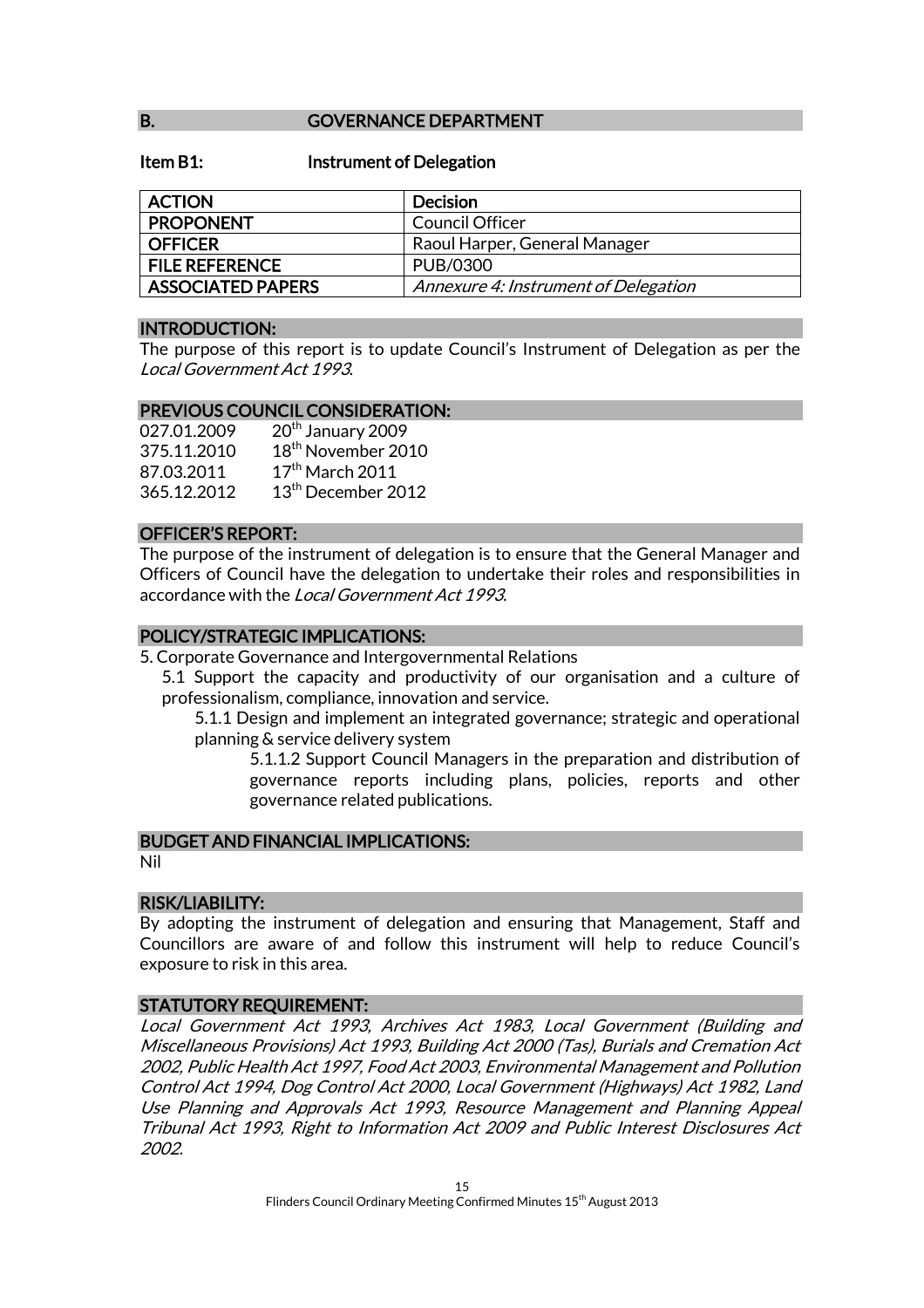#### VOTING REQUIREMENTS:

Absolute Majority

#### OFFICER'S RECOMMENDATION:

That Council adopt the revised Instrument of Delegation – amended August 2013.

#### DECISION:

612.08.2013 Moved: Cr G Willis Seconded: Deputy Mayor D Williams That Council adopt the revised Instrument of Delegation – amended August 2013.

#### CARRIED UNANIMOUSLY (7-0)

For: Mayor Carol Cox, Deputy Mayor David Williams, Cr Marc Cobham, Cr Peter Rhodes, Cr Mary-Anne Roberts, Cr Gerald Willis and Cr Ronald Wise.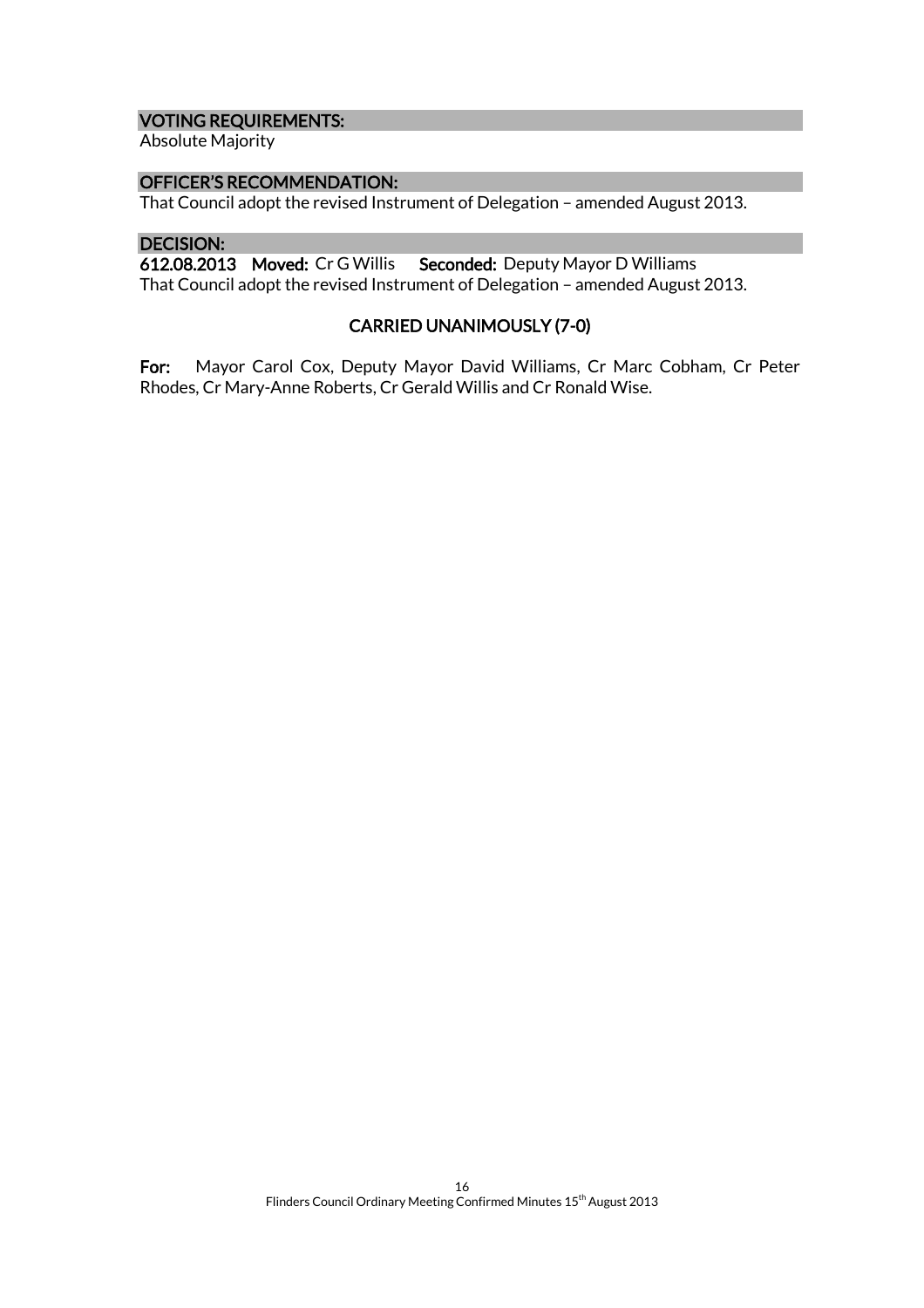#### Item B2: 2014 Australian Small Islands Forum (ASIF)

| <b>ACTION</b>            | <b>Decision</b>                        |
|--------------------------|----------------------------------------|
| <b>PROPONENT</b>         | Council Officer                        |
| <b>OFFICER</b>           | Raoul Harper, General Manager          |
| <b>FILE REFERENCE</b>    | PUB/0600                               |
| <b>ASSOCIATED PAPERS</b> | Annexure 5: 2014 ASIF Scoping Document |

#### INTRODUCTION:

In April 2012, Lord Howe Island developed and hosted the first Australian Small Islands Forum (ASIF). It was successful in bringing together 80-90 representatives from twenty plus small islands to share information, experiences and knowledge and consider how to work in a more collective fashion. At the June 2013 Ordinary Council Meeting, Council agreed to explore the practicality and potential costs of hosting the next Australian Small Islands Forum (ASIF) on Flinders Island between May and October of 2014.

#### PREVIOUS COUNCIL CONSIDERATION:

558.06.2013 20<sup>th</sup> June 2013

#### OFFICER'S REPORT:

After the June Ordinary Council Meeting, Jo Clarke, Jana Harper and Vicki Warden were appointed to undertake a feasibility study on hosting the ASIF on Flinders Island. They have prepared a scoping report (Annexure 5) for Council's consideration. In preparing this report the team consulted with Lauren Douglass, the 2012 ASIF Convener and with Mike Pickford of ASN Event Management (an absentee landowner) who volunteered his assistance and advice.

The associated scoping report provides detailed advice to elected members in relation to holding the ASIF and meets the directive from the June Council meeting. In short, the event could well be held on the island and the estimated cost exposure to Council, if the figures provided could be achieved, would be minimal. The Forum has great potential to provide for an exciting and informative event and build upon the previous work of the Lord Howe Island Board and the goodwill and cooperation fostered across the islands after the first Forum. It would also bring considerable economic benefit to the island during what is traditionally a slow period. The concept of Flinders playing a leading role in taking the Forum the next step is one that has significant merit.

From an operational perspective, taking the next step and committing to holding the event would create major challenges at a staffing level and does carry a level of financial risk. Our current Annual Plan does not include any actions or activity that relate to holding the Forum nor does our budget have any allocation of funds specific to the event. If direction is provided to hold the event, it will require a major rewrite of our Annual Plan and specific funding would need to be allocated. The scoping report highlights the cost of providing staff to the project but it does not take into account the lost productivity that would occur by reallocating staff time from core operational work across to organising and running the event. In a Council with such a small staff pool, the decision to reallocate productive staff across to facilitating an event such as the ASIF is a decision that should not be taken lightly. To that end Councillors should be aware that actions and tasks would need to be curtailed in the current Annual Plan to support staff facilitating the event or alternately further funding would need to be provided to back fill these positions while they focus on the event. Be that as it may, Council has the benefit of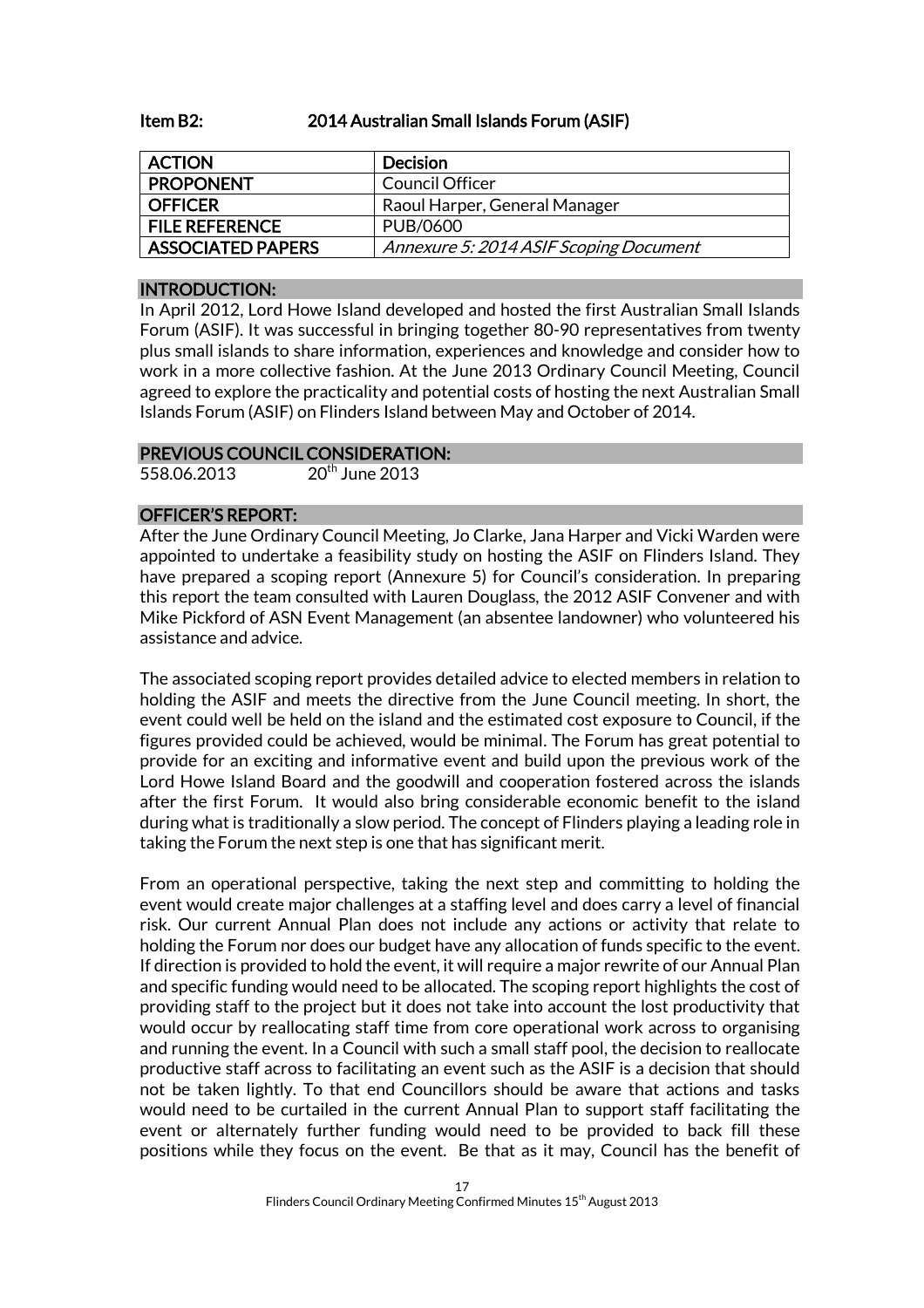trained and experienced staff that, if directed, have the ability to deliver the event but it won't come without sacrificing other key areas of Council service delivery.

The scoping report outlines a well-considered program, covers off on the logistical challenges that would need to be overcome, and rightly states that volunteer effort, community engagement and ongoing, coordinated communications would be critical to the events success. A key area for consideration is the duration of the event and the time of year when it would be held. A three-day event would appear to be the preferred approach and if delivered in July would hold the best hope of gaining solid sponsorship support. This point is made recognising that most organisations/businesses would have budgets already set for the current period and gaining sponsorship in the next financial year may be more attractive and achievable. An area not captured in the report is the role State and Federal Government support could play in offsetting costs. Regional Development Australia provided some \$40,000 to the inaugural ASIF (albeit at the last minute) and the Tasmanian State Government has funding streams available such as Events Tasmania for event support. The Federal Government should also be supportive of seeing this event and its associated members continue to work in collaboration.

From a process perspective, as I understand it, if Council agree to hold the event an application would need to be made to the ASIF Steering Committee to seek approval. Until this occurs any allocation of funds or revisions to work plans and the like would be pre-emptive and as such should form the basis of a further report and recommendation to Council if and when approval to facilitate the event is granted.

Finally, the scoping report provided has been prepared in a very short timeframe and staff are thanked for their efforts for what is a comprehensive and well considered report.

#### STATUTORY REQUIREMENT:

Nil

#### POLICY/STRATEGIC IMPLICATIONS:

4. Community Safety, Engagement and Enterprise - Through positive Council-Community partnerships, enhance people's security, inclusion and well-being.

4.3 Maintain and develop productive, constructive relationships with the community and organisations involved in delivery of strategic services and activities in the islands 4.3.2 Build civic engagement and increase civic pride through evidence based research, agreed events, programs and improved communication with the community.

> 4.3.2.8 Explore and provide recommendations to Council on Flinders delivering the Australian Small Islands Forum in 2014.

#### BUDGET AND FINANCIAL IMPLICATIONS:

The scoping report outlines an overall budget for the event. Some assumptions provided are untested and ultimately the financial success or otherwise of holding the event on Flinders is reliant on a series of factors that are outside of Council's direct control. A further report on the cost implications will be prepared if Council directs an application be made to the ASIF Steering Committee and if support is forthcoming for the event to be held on Flinders.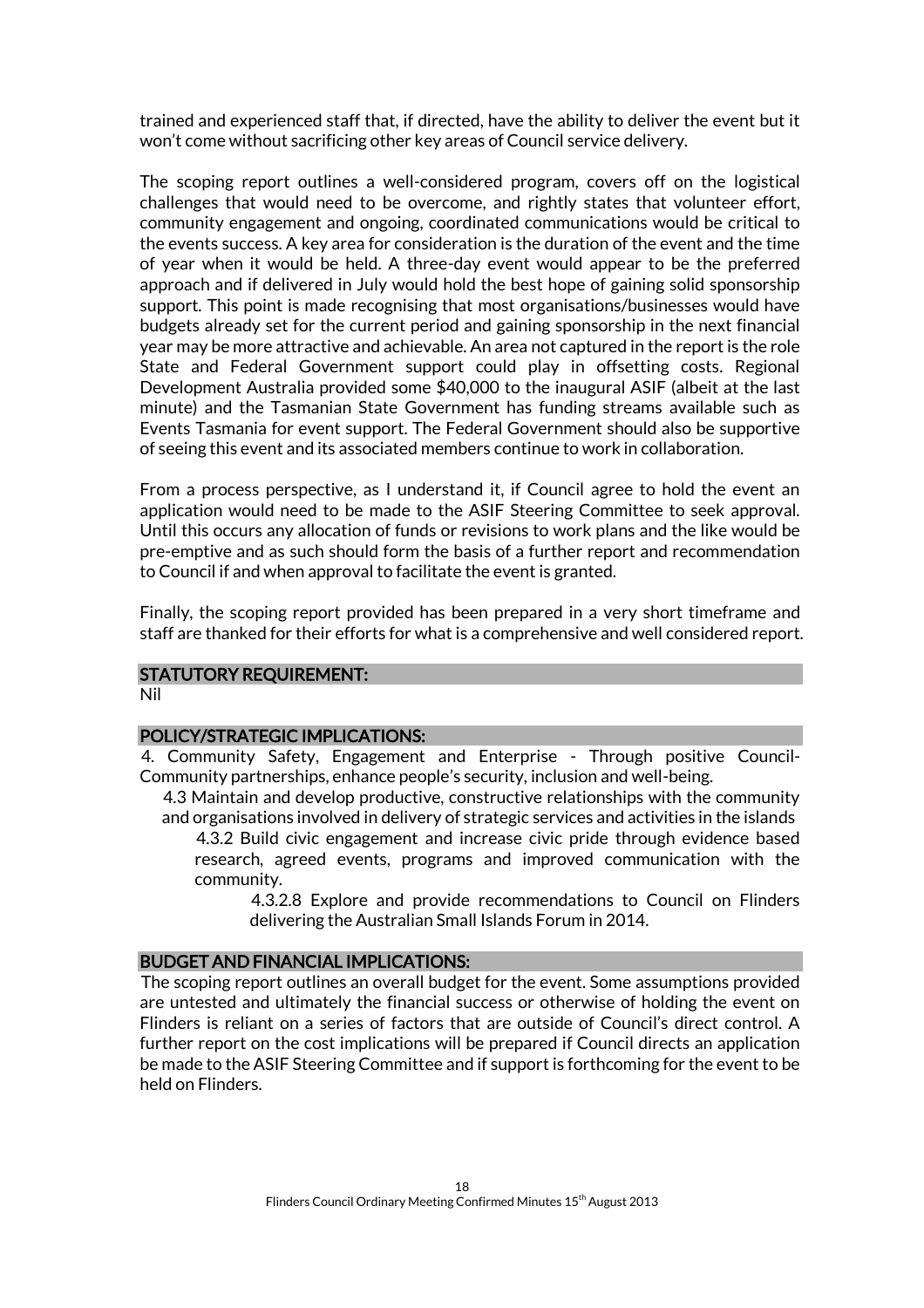#### RISK/LIABILITY:

Moderate. The ASIF event could expose Council to the potential of lost revenue if the assumptions provided in the scoping report prove unachievable. The reallocation of staff effort and time has the potential to impede core service delivery.

#### VOTING REQUIREMENTS:

As no specific budget allocation is required until such time as application is made (or otherwise) to the ASIF Steering Committee a simple majority is all that is required.

#### OFFICER'S RECOMMENDATION:

- 1) That Council receives the scoping report on holding the ASIF on Flinders Island.
- 2) Council directs an application be made to the ASIF Steering Committee to hold the Forum on Flinders Island for 3 days from the 29 $^{\rm th}$  – 31 $^{\rm st}$  July 2014.
- 3) That if successful in the application, the General Manager provide a report to Council on the funding, staff allocations and Annual Plan revisions required to facilitate the event.

#### DECISION:

613.08.2013 Moved: Cr M Cobham Seconded: Deputy Mayor D Williams

1) That Council receives the scoping report on holding the ASIF on Flinders Island.

#### CARRIED UNANIMOUSLY (7-0)

For: Mayor Carol Cox, Deputy Mayor David Williams, Cr Marc Cobham, Cr Peter Rhodes, Cr Mary-Anne Roberts, Cr Gerald Willis and Cr Ronald Wise.

Mayor C Cox called a break in the meeting at 1.23pm and resumed the meeting at 1.26pm.

#### 614.08.2013 Moved: Cr M Roberts Seconded: Cr R Wise

- 2) That Council directs an application be made to the ASIF Steering Committee to hold the Forum on Flinders Island for 3 days at a date to be determined in 2014.
- 3) That if the application is supported by ASIF, the General Manager provides a report to Council on the Annual Plan revisions required, prior to Council confirming commitment to hosting the Forum.

#### CARRIED (6-1)

For: Mayor C Cox, Deputy Mayor D Williams, Cr M Cobham, Cr M Roberts, Cr G Willis and Cr R Wise.

Against: Cr P Rhodes.

Note: All Councillors congratulated staff on the Scoping Report received.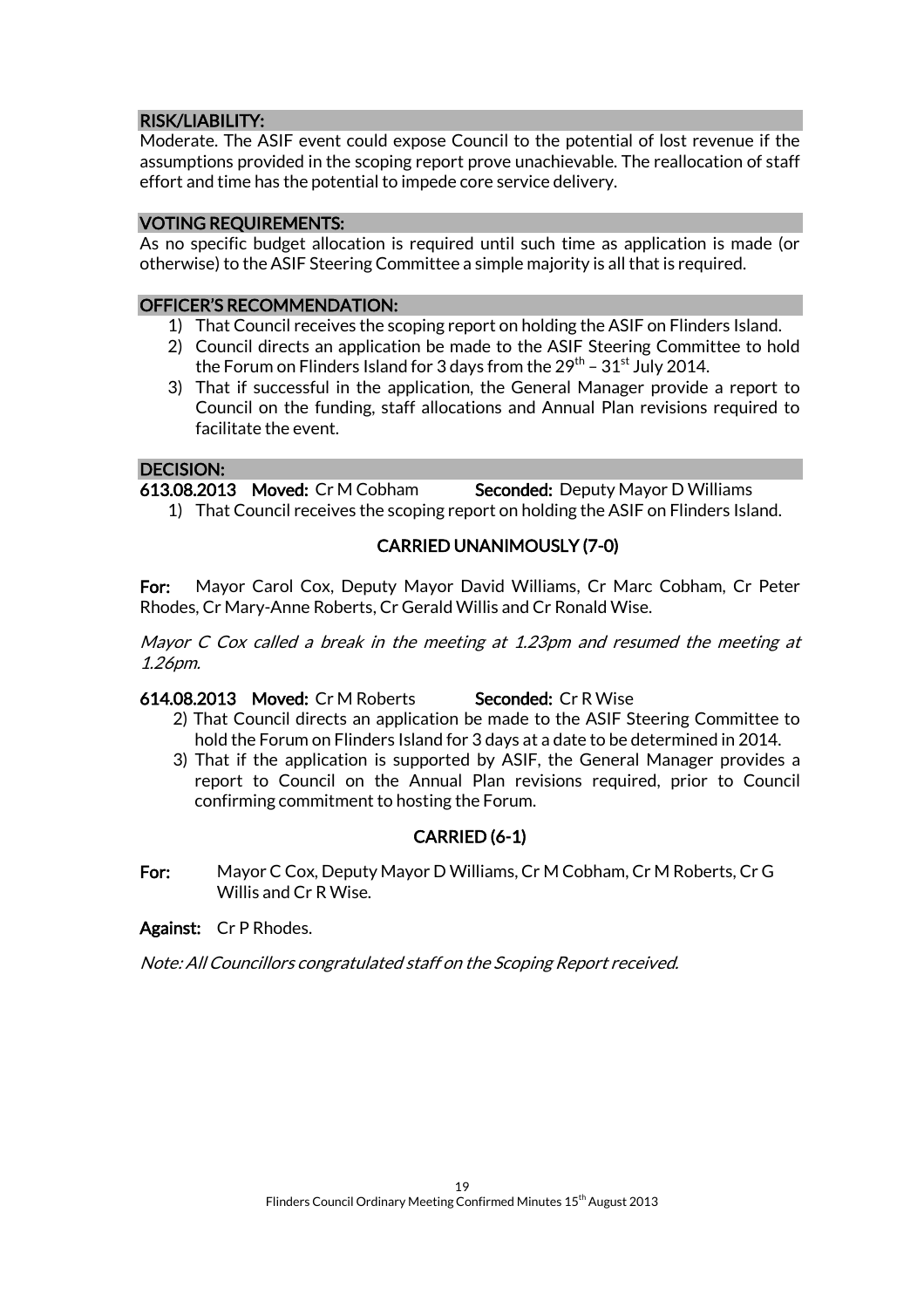#### Item B3: Draft Cat Management Strategy

| <b>ACTION</b>            | <b>Decision</b>                           |  |
|--------------------------|-------------------------------------------|--|
| <b>PROPONENT</b>         | Council Officer                           |  |
| <b>OFFICER</b>           | Raoul Harper, General Manager             |  |
| <b>FILE REFERENCE</b>    | ANI/0104                                  |  |
| <b>ASSOCIATED PAPERS</b> | Annexure 6: DRAFT Cat Management Strategy |  |

#### INTRODUCTION:

Tasmania now has Cat Management Legislation (Cat Management Act 2009) to encourage responsible pet ownership and attempt to address the feral cat problem in the State. A draft Cat Management Strategy has been prepared to support responsible domestic cat ownership and efforts to minimise the feral cat population on our islands.

#### PREVIOUS COUNCIL CONSIDERATION:

| 404.01.2013           | $17th$ January 2013            |
|-----------------------|--------------------------------|
| <b>Public Meeting</b> | 18 <sup>th</sup> February 2013 |

#### OFFICER'S REPORT:

Post a series of meetings and directives in the past year, Council Officers have developed a draft Cat Management Strategy for consideration.

The strategy focuses on community based actions and responsible cat ownership as an affordable and effective approach. The community is actively engaged in cat management and Council supports these ongoing efforts.

The State will finalise a feral cat management strategy for Tasmania at some stage in the coming period and once this is complete Council will seek to align specific on ground programs and actions for which funding is available, with those actions outlined in the State strategy that have Council support.

The draft can now be considered.

#### STATUTORY REQUIREMENT:

Nil

POLICY/STRATEGIC IMPLICATIONS:

Environment and Natural Asset Management

#### BUDGET AND FINANCIAL IMPLICATIONS:

Minimal in its current format.

#### RISK/LIABILITY:

Minimal

#### VOTING REQUIREMENTS:

Simple Majority

#### OFFICER'S RECOMMENDATION:

That Council receives the draft Cat Management Strategy and allows it to lay on the table for 28 days for public comment.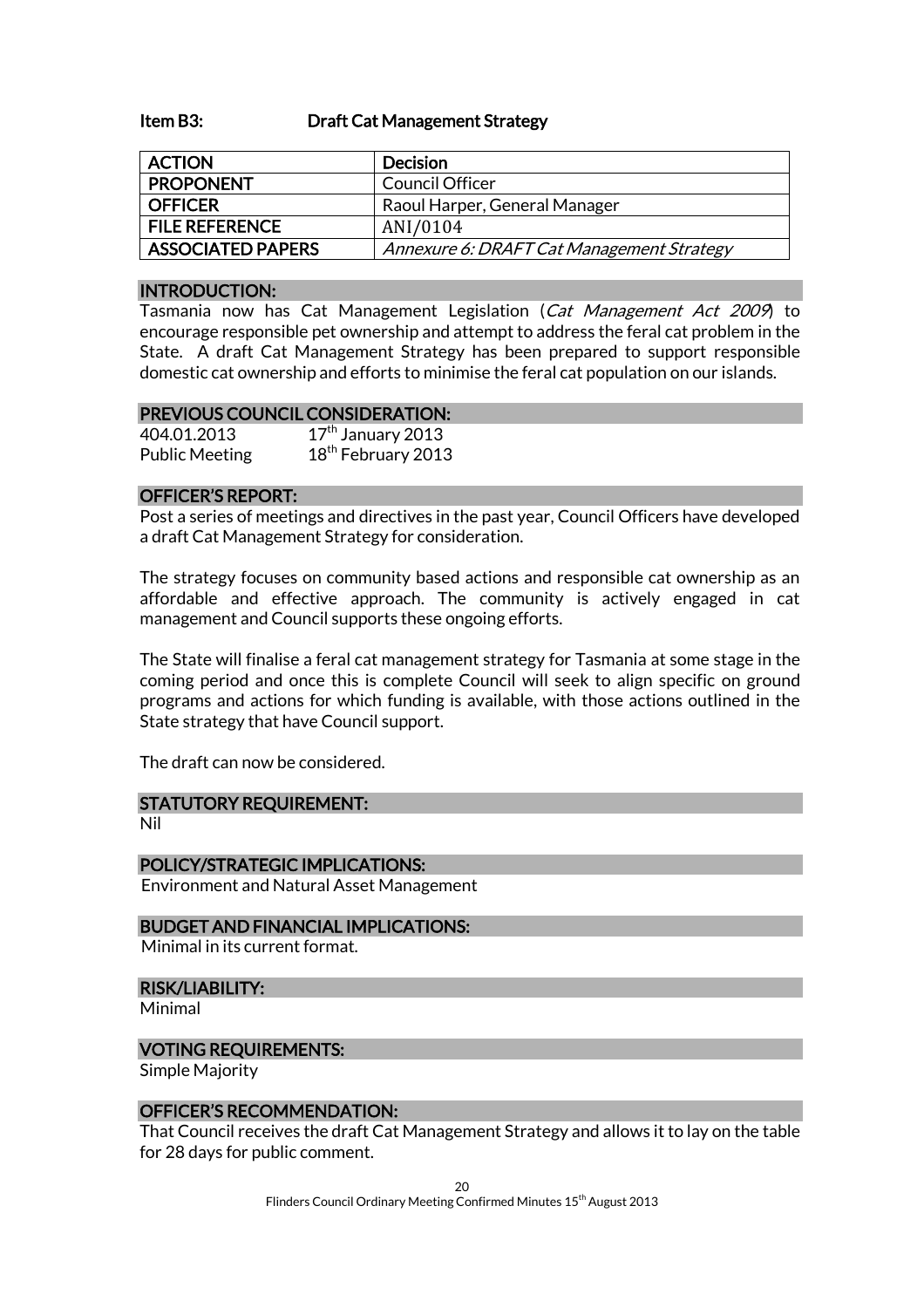DECISION:<br>615.08.2013 Moved: Cr M Cobham Seconded: Deputy Mayor D Williams That Council receives the draft Cat Management Strategy and allows it to lay on the table for 28 days for public comment.

#### CARRIED (6-1)

- For: Mayor C Cox, Deputy Mayor D Williams, Cr M Cobham, Cr M Roberts, Cr G Willis and Cr R Wise.
- Against: Cr P Rhodes (abstained).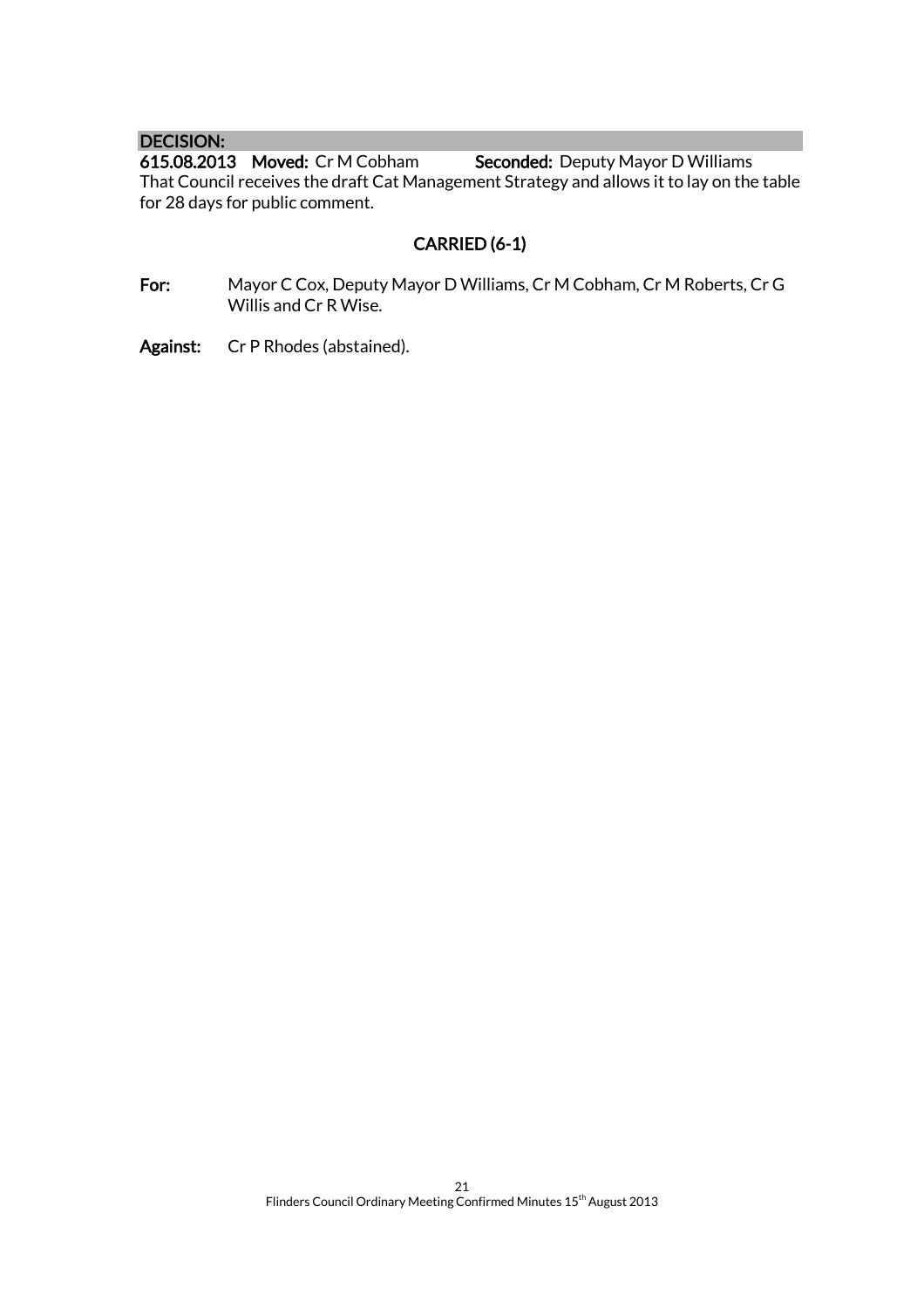#### Item B4: Councillor Resolution Report

| <b>ACTION</b>            | Information                                          |
|--------------------------|------------------------------------------------------|
| <b>PROPONENT</b>         | Council Officer                                      |
| <b>OFFICER</b>           | Raoul Harper, General Manager                        |
| <b>FILE REFERENCE</b>    | COU/0600                                             |
| <b>ASSOCIATED PAPERS</b> | Annexure 6: Councillor Resolution Report August 201. |

#### INTRODUCTION:

This report identifies the actions taken and actual costs associated with implementing resolutions passed by elected members from August 2013.

#### PREVIOUS COUNCIL CONSIDERATION:

The report is presented on a monthly basis.

#### OFFICER'S REPORT:

Please read Annexure 6 – Councillor Resolution Report August 2013.

#### VOTING REQUIREMENTS:

Simple Majority

#### OFFICER'S RECOMMENDATION:

That the Councillor Resolution Report August 2013 be noted.

#### DECISION:

616.08.2013 Moved: Deputy Mayor D Williams Seconded: Cr M Cobham That the Councillor Resolution Report August 2013 be noted.

#### CARRIED UNANIMOUSLY (7-0)

For: Mayor Carol Cox, Deputy Mayor David Williams, Cr Marc Cobham, Cr Peter Rhodes, Cr Mary-Anne Roberts, Cr Gerald Willis and Cr Ronald Wise.

Note: Deputy Mayor D Williams expressed his thanks to Councillors for their support of his Cure for Cancer fundraising run.